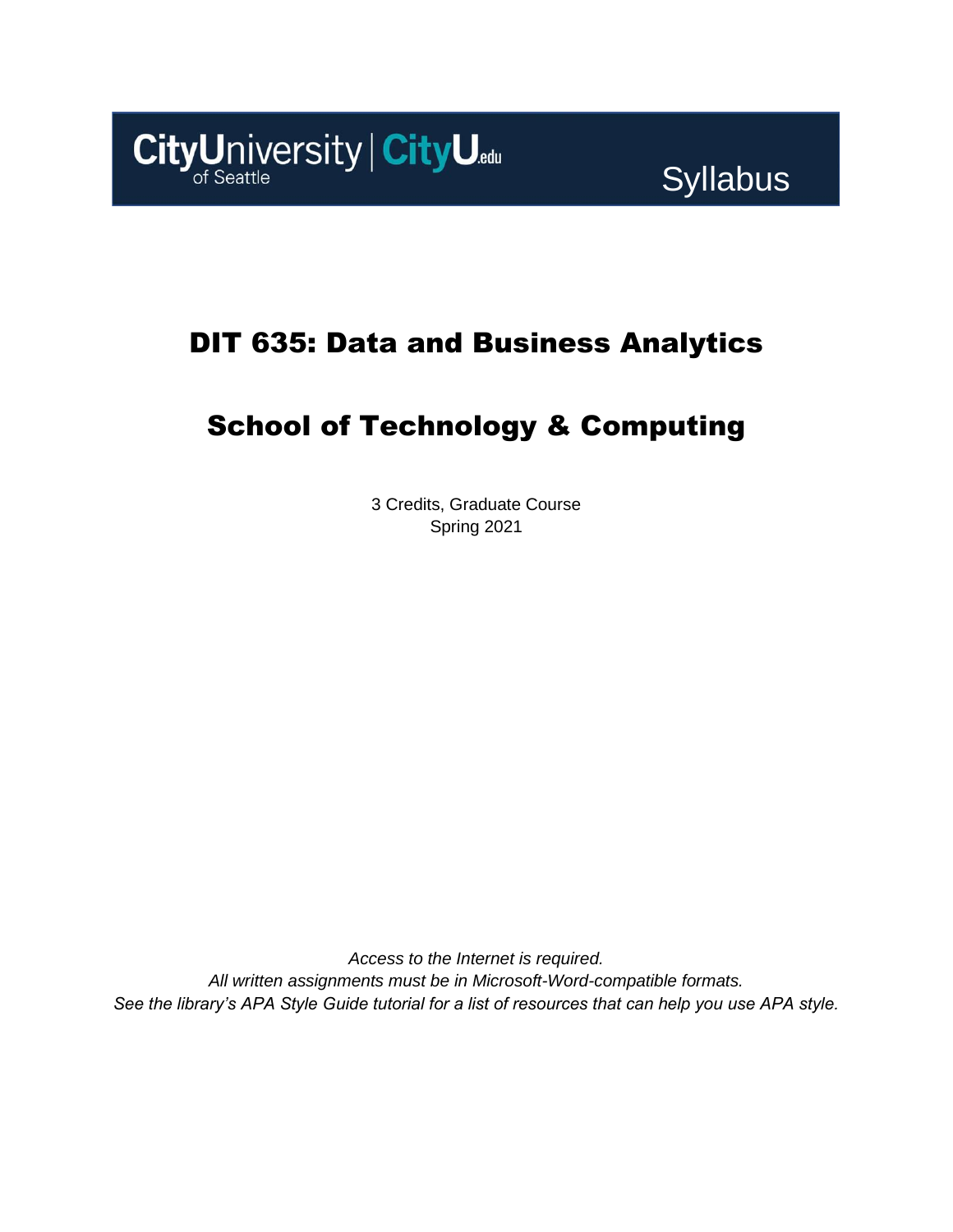# Faculty Information

Professional experience information for instructors is found under *Faculty Information* in the online course menu.

## Contact Information

Contact information for instructors is found under *Faculty Information* in the online course menu.

## Course Description

This course will focus on the critical elements of data analysis techniques at scale in the context of real-world business domains. For facilitating data manipulation and analysis, students will be introduced to essential programming techniques used in data science. Topics include data structures from a data science perspective, data gathering, data cleaning, data exploration, data analysis, and data visualization techniques. This class will allow IT leaders to apply the concepts and techniques to real-world business cases.

# Course Resources

Required and recommended resources to complete coursework and assignments are found on the course [Reading List.](https://cityu.alma.exlibrisgroup.com/leganto/login?auth=SAML) The reading list can be found under *Course Information* in Blackboard as well as from the library homepage ("Find Your Textbook" button).

**Note**: Required resources that must be purchased by the student are tagged "Purchase from a vendor of your choosing." Required resources with a direct link, "Available through CityU Library", are available electronically at no cost to students.

Students in Canada may purchase course resources from the [Canada Bookstore,](https://www.cityubookstore.ca/index.asp) and students outside the U.S. and Canada should contact their advisor or textbook coordinator for additional information.

# Course Outcomes

As a result of this course, students will know or be able to do the following:

- Apply data analysis concepts and techniques on data from a variety of business domains.
- Apply data acquisition techniques according to the features of data sources and applications.
- Analyze the steps involved in the data analytics process.
- Evaluate the best practices of data reduction and data cleaning based on the requirement of applications and data semantics.
- Evaluate effectiveness of interfaces for a variety of tasks and a variety of purposes and users.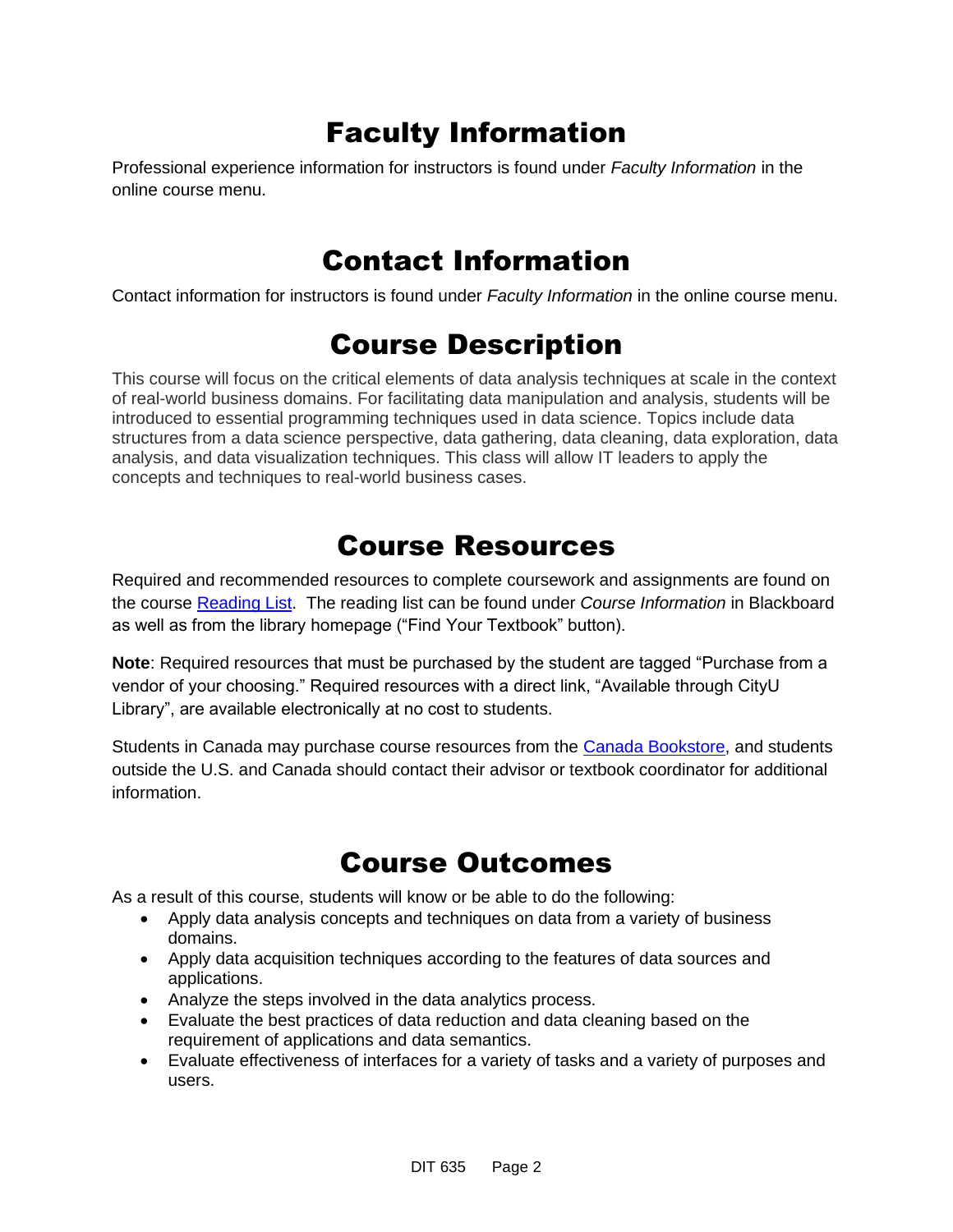• Create an effective approach to visualization on a set of data used for a particular purpose.

# Grading Scale

The grades earned for the course will be calculated using City University of Seattle's decimal grading system, found in the current University Catalog [\(https://www.cityu.edu/catalog/\)](https://www.cityu.edu/catalog/).

Grading rubrics with details on how each assignment will be graded are located under *Assignments* and/or in *My Grades* in the online course menu. Students should review the rubric for each assignment prior to completing their work in order to understand how it will be assessed.

| <b>OVERVIEW OF REQUIRED ASSIGNMENTS</b>                                                                                                      | % OF FINAL<br><b>GRADE</b> | <b>POINTS</b>                                                                                                                         |  |  |
|----------------------------------------------------------------------------------------------------------------------------------------------|----------------------------|---------------------------------------------------------------------------------------------------------------------------------------|--|--|
| Instructor-determined Activities<br>Muddiest Point (MP): 5%<br>$\bullet$<br>Concept Test (CT): 5%<br>$\bullet$<br>Discussion Board (DB): 10% | <b>20%</b>                 | $200 = 20$ points $*$ 10 modules                                                                                                      |  |  |
| Technology Tool (TT)                                                                                                                         | 10%                        | $100 = 10$ points $*$ 10 modules                                                                                                      |  |  |
| Research Paper (RP)<br><b>RP1: Emerging Theory</b><br>$\bullet$<br>RP2: Company/Industry Analysis<br>$\bullet$                               | 40%                        | $400 = 200$ points $*$ 2 times                                                                                                        |  |  |
| Team Project (TP)                                                                                                                            | 30%                        | Proposal:<br>30 points<br>70 points<br>Progress:<br>Final Report:<br>150 points<br>Final PPT:<br>50 points<br>Subtotal:<br>300 points |  |  |
| <b>TOTAL</b>                                                                                                                                 | 100%                       | $1,000$ points                                                                                                                        |  |  |

# Course Assignments and Grading

The instructor will provide grading rubrics that will provide more detail as to how this assignment will be graded.

#### **Instructor-determined Activities**

The instructor-determined activities consist of weekly Muddiest Point, Concept Test and Discussion Board.

### **Muddiest Point (MP)**

Before class, students are required to submit the Muddiest Point (MP) activity. The purpose of this activity is to stimulate student engagement. The instructor uses the MP to assess how students understood the required readings. The instructor also uses the MP to customize the lecture scope to implement Just-in-Time Teaching (JiTT). The MP consists of writing a brief reflective essay (<= 50 words) identifying the most confusing part (i.e., the MP) of the content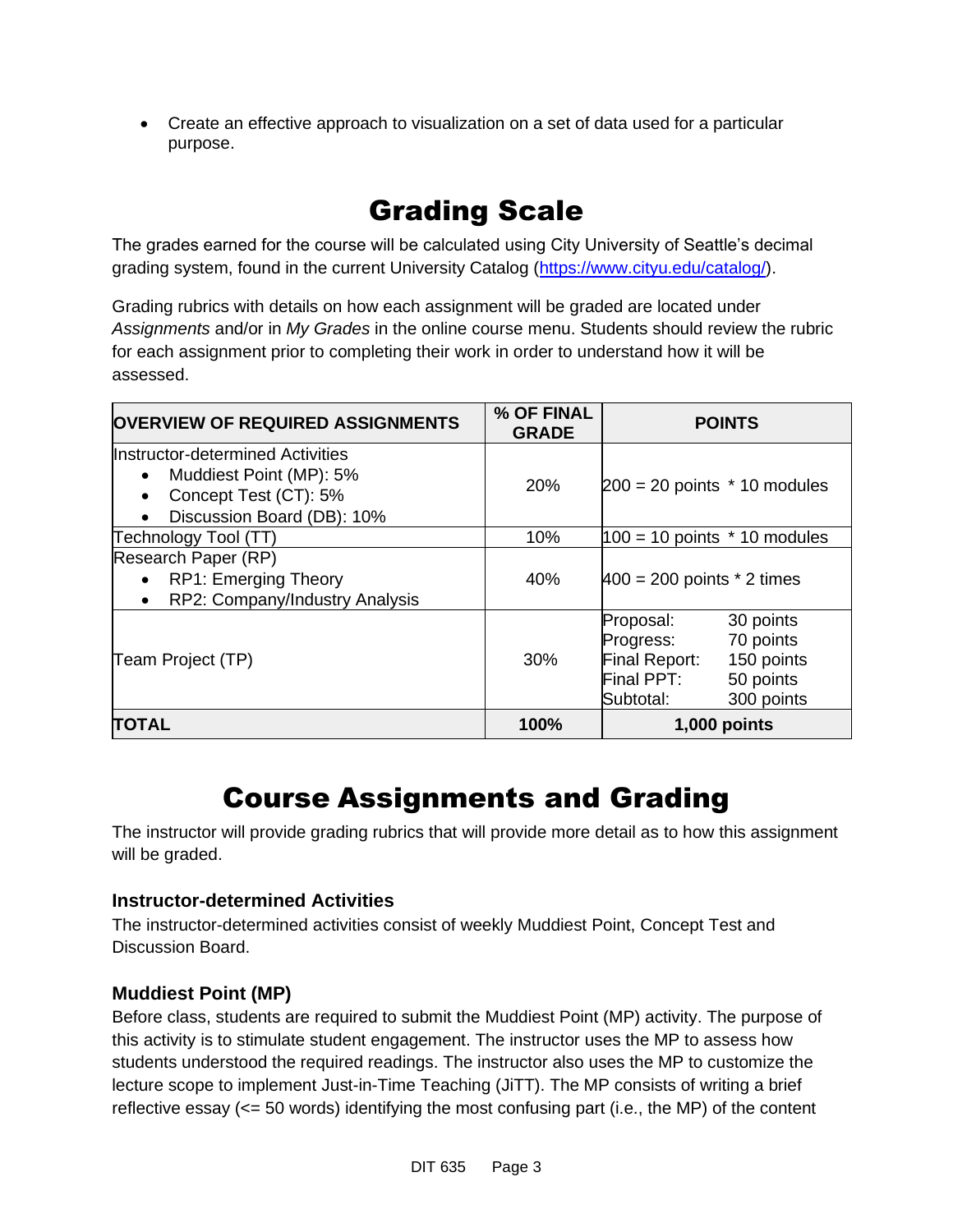covered in the upcoming module. If a student understood all concepts, the student needs to explain the most exciting aspect. There is one multiple-choice question from the required reading to demonstrate that the student understood the required readings.

| <b>Criteria</b> | % of Grade |
|-----------------|------------|
| Participation   | 30%        |
| Writing         | 40%        |
| Citation        | 10%        |
| Correctness     | <b>20%</b> |
| <b>TOTAL</b>    | 100%       |

### **Concept Test (CT)**

The instructor poses a problem based on key concepts of a lecture. After reflecting on the problem, students submit their response and the instructor review them without providing a correct answer. Students discuss their thought process and solution with a peer. Students then commit to an answer and re-submits their responses. Instructor reviews responses and thought processes with the correct answer.

| <b>Criteria</b> | % of Grade |
|-----------------|------------|
| Engagement      | 100%       |
| <b>TOTAL</b>    | 100%       |

#### **Discussion Board (DB)**

A student posts an answer to a weekly discussion topic in Discussion Board. The student also posts a response to two other students' posts by the end of each module. Comments and questions should be clear and thoughtful, with correct grammar, spelling, and punctuation. The instructor will grade the quality of your discussion postings on both content and response.

| <b>Criteria</b> | % of Grade |
|-----------------|------------|
| Participation   | .50%       |
| Writing         | .50%       |
| <b>TOTAL</b>    | 100%       |

## **Technology Tool (TT)**

Students are expected to learn and apply the latest technological advances related to leadership.

| <b>Criteria</b> | % of Grade |
|-----------------|------------|
| Research        | 50%        |
| Competency      | .50%       |
| <b>TOTAL</b>    | $100\%$    |

### **Research Paper (RP)**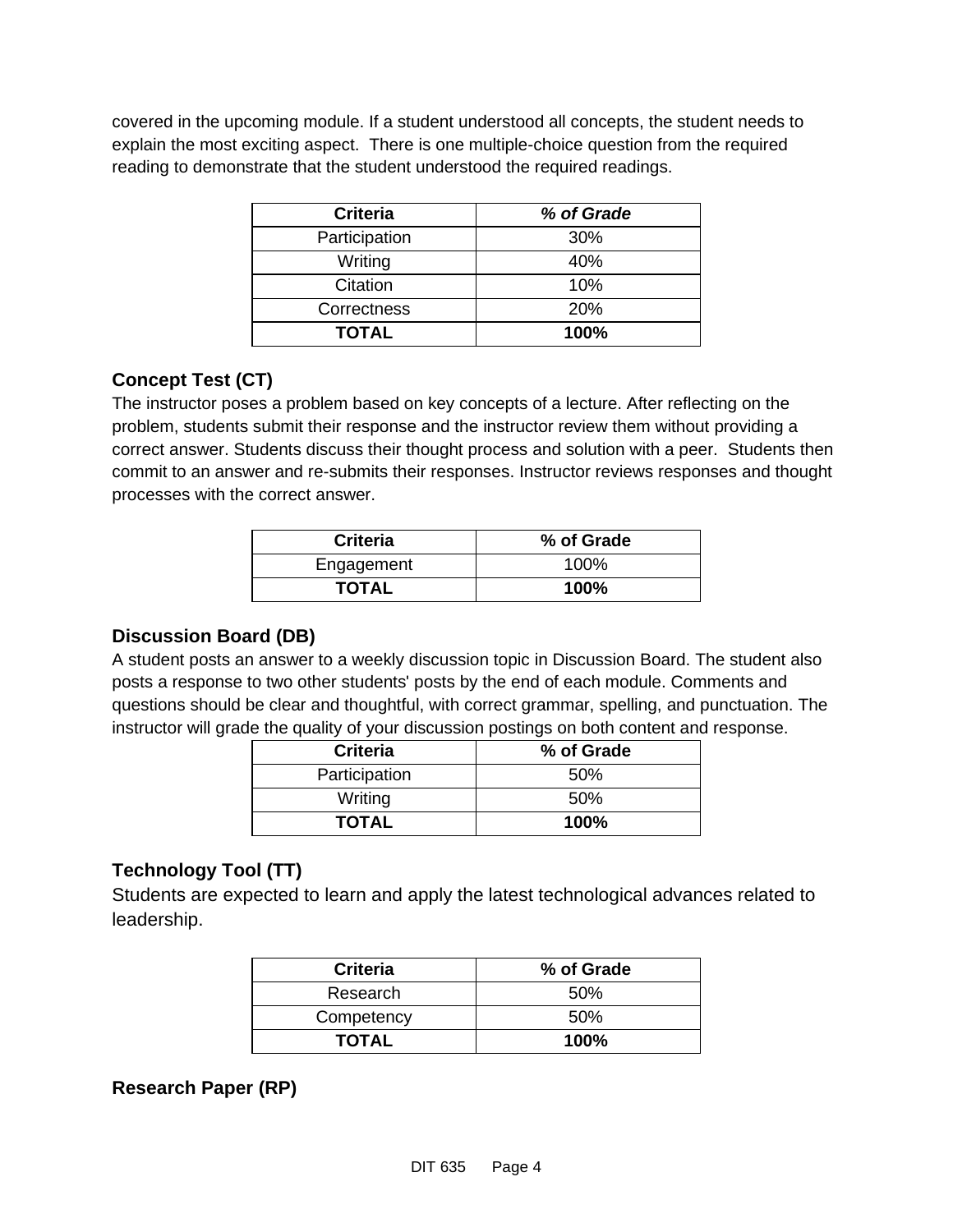In the research paper, each student will use an instructor-approved topic relevant to the course. The paper should be 7-10 pages, double-spaced, 12 font-size, excluding the title and reference pages, using APA format, with at least 5 recent, scholarly, peer-reviewed references. As in any scholarly writing, students should not merely copy information from another author, but use evidence to support the contentions they have drawn from their findings and critically analyze related literature - each paper needs to be an analytical paper, not a summary of readings.

| <b>Criteria</b>  | % of Grade |
|------------------|------------|
| <b>Structure</b> | 20%        |
| Content          | 40%        |
| Writing          | 30%        |
| Reference        | 10%        |
| <b>TOTAL</b>     | 100%       |

### • **RP1: Emerging Theory**

Students select an emerging theory related to the course and submit a research paper on the topic of their choice. The goal of this assignment is to introduce students to relevant theories in recent development, and to cultivate an enveloping perspective, synthesizing different viewpoints on the topic. The selected topic must be reviewed and approved by the instructor for relevance, quality, and duplicate avoidance. The emerging theory in this report will be used in the second research paper.

#### • **RP2: Company/Industry Analysis**

Students analyze a company or industry from an aspect relevant to the course, using various frameworks discussed in class and the emerging theory they researched in the first paper. Students are strongly encouraged where relevant to incorporate the use of trending technology and tools in this report. For example, students can analyze the relevant company data, use a tool to present the trends visually. Students also recommend a decision towards a strategic advantage. The topic of the report must be reviewed and confirmed by the instructor.

#### **Team Project (TP)**

Teams consist of three to four students. Each team will use an instructor-approved topic relevant to the course.

The paper is to be between 6 and 7 pages. The required template for class submissions comes from international organizations, the Education Special Interest Group and the Computing Education + Information systems Applied Research. [\(EDSIG/CONISAR\)](https://edsig.org/). The instructor may recommend teams submit their paper to conferences. Submissions are optional and will not impact the course grade. Additional revisions may be required after the course.

Three report templates and one presentation template are provided. The file name consists of team project number, team number, and the list of your team members. For example, "*TP01 T03 Sam John Mark*."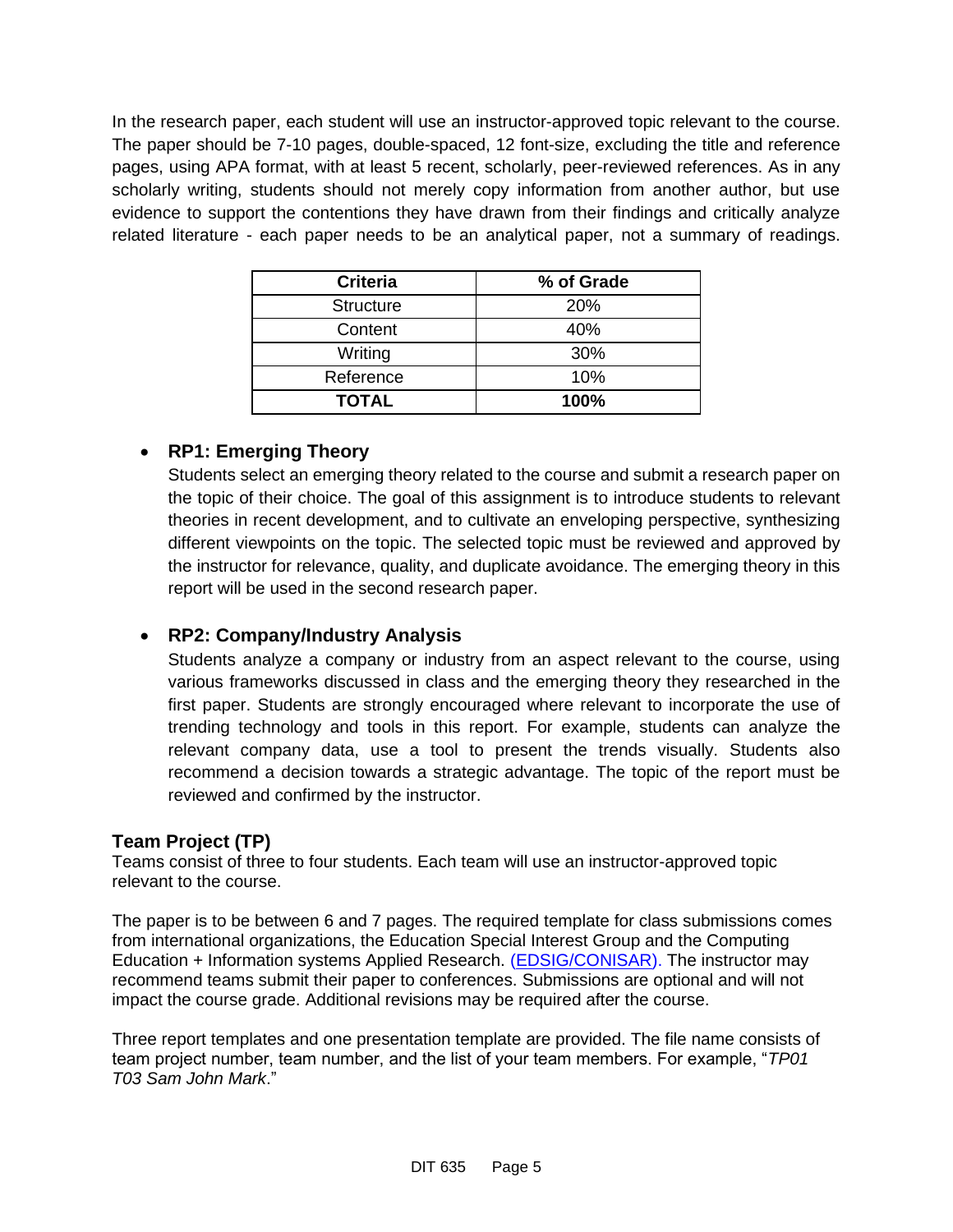- TP01 for the proposal "*TP01 T0X Author1 Author2 Author3.docx*"
- TP02 for the progress report "*TP02 T0X Author1 Author2 Author3.docx*"
- TP03 for the final report "*TP03 T0X Author1 Author2 Author3.docx*"
- TP04 for the final presentation slide "*TP04 T0X Author1 Author2 Author3.pptx*"

As in any scholarly writing, students should not merely copy information from another author. Students should use evidence to support the contentions they have drawn from their findings and critically analyze related literature. In essence, each paper needs to be an analytical paper, not a summary of readings.

In addition, a team slide deck presentation is required.

- The presentation consists of 15+4 slides: 15 slides for content and 4 slides for cover, agenda, key reference, and Q&A.
- The PPT template is provided. Your team can change design and color.
- A presentation video (15 minutes) is required.
- A demo video (a maximum of 1-2 minutes) may be included. The demo time is included in the 15 minutes presentation.

Four submissions are required according to the following schedule:

- Proposal (1 page; 30 points) Starting (Module 1) & Ending (Module 3)
- Progress Report (3-4 pages; 70 points; graded after the proposal has been submitted) Starting (Module 4) & Ending (Module 7)
- Final Report (6-7 pages; 70 points; graded after the progress has been submitted) Starting (Module 8) & Ending (Module 10)
- Final PPT (15+4 slides, 30 points; graded after the final report has been submitted) Starting (Module 8) & Ending (Module 10)

Students are expected to use the assigned readings, videos, and other materials throughout the quarter. Students will need to utilize additional sources that were not assigned by the professor. While stylized after an industry report, nonetheless, students are expected to employ APA formatting of citations, footnotes, and bibliography. Students must cite the sources of all ideas, facts, and information used that are not their own, even if they have put the information into their own words. Failure to do so is plagiarism, although the oversight is unintentional. To avoid plagiarism, check [https://library.cityu.edu/howto/apa-writing/avoid-plagiarism/.](https://library.cityu.edu/howto/apa-writing/avoid-plagiarism/)

#### **Project Description: Data and Business Analytics Project**

With the guidance of the course instructor, students are encouraged to apply the course concepts to an organization or an industry sector (e.g., healthcare, business, government, education, etc.). Detailed description will be provided by the instructor.

### **Team Project (TP) Report**

The student will provide a report formatted based on a template provided by the instructor. Students are required to improve the writing iteratively and incrementally every week. The revision will always happen during a quarter. Students will add new required sections to the existing paper every week.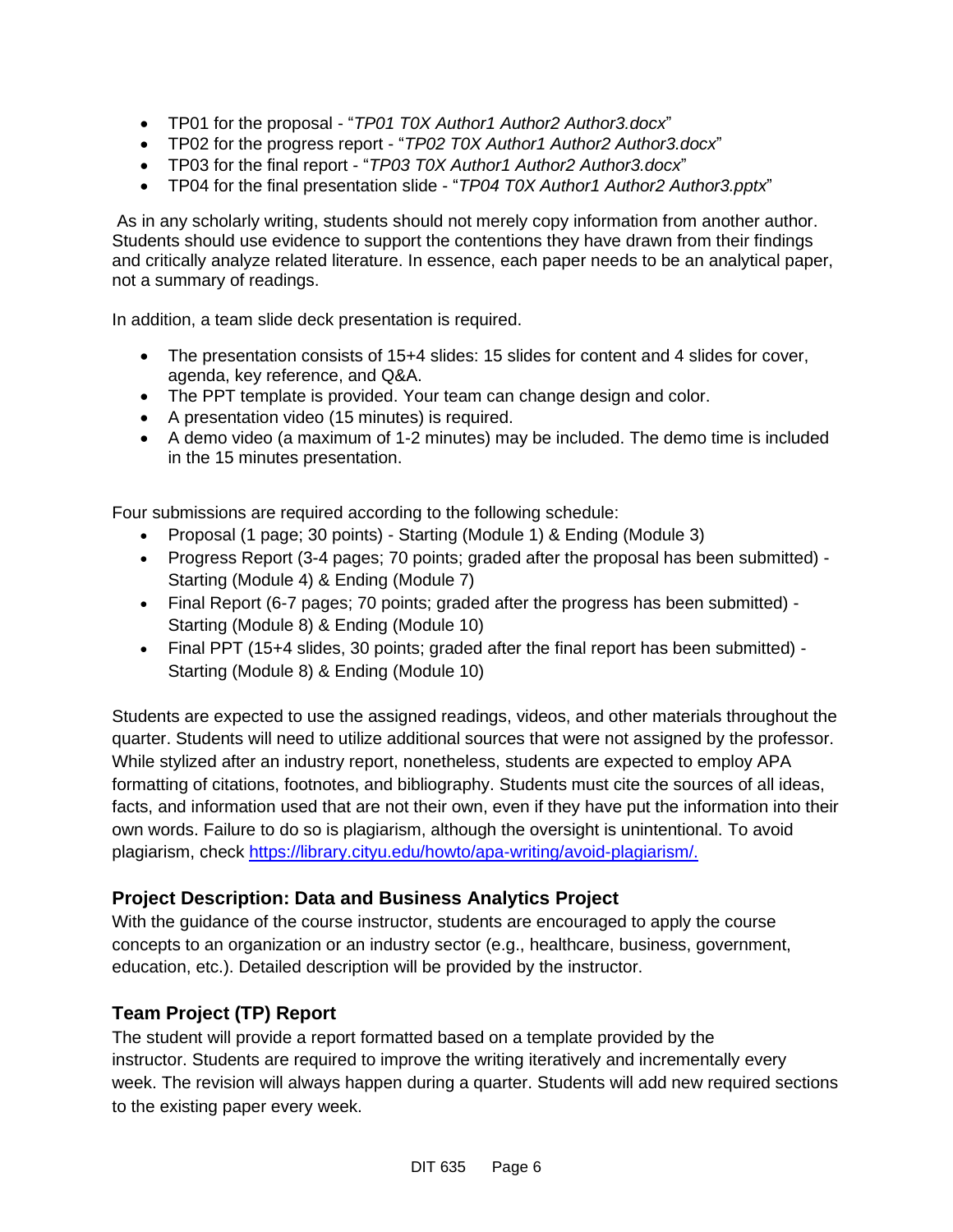The final report is the culmination of applied research and activities conducted throughout the quarter. The final report/paper provides a detailed problem and its solution likely to be encountered by a company or organization described in a case study supplied by the student.

| <b>Criteria</b>  | % of Grade |
|------------------|------------|
| <b>Structure</b> | 20%        |
| Content          | 30%        |
| Writing          | 30%        |
| Reference        | 10%        |
| Collaboration    | 10%        |
| <b>TOTAL</b>     | 100%       |

### **Team Project (TP) Presentation**

The student will report on the research outcomes, development, or other project efforts to an academically appropriate committee in a public forum. The nature of the presentation content will determine the specific makeup of the audience. The student will choose the format of the presentation, in consultation with the advisor. The layout and design must be appropriate and adequate to represent the outcomes of the effort. While students must make some form of a visual presentation, the presentation of the results may include publishing in a refereed publication, publication in a trade or popular magazine or journal, broadcast in an appropriate medium, or, in exceptional cases, limited dissemination within a closed community. Each presenter will have 15 minutes for presentation and 5 minutes for questions and answers. Each presenter must keep the total presentation time limit strictly.

| <b>Criteria</b>             | % of Grade |
|-----------------------------|------------|
| <b>Structure</b>            | <b>20%</b> |
| <b>Visual Presentation</b>  | 30%        |
| <b>Verbal Quality &amp;</b> | 30%        |
| Engagement                  |            |
| Collaboration               | <b>20%</b> |
| <b>TOTAL</b>                | 100%       |

# Course Policies

Course policies on topics such as *Late Assignments, Participation,* and *Professional Writing* are found under *Course Information* in the online course menu. Students are responsible for reviewing and applying these policies while enrolled in this course.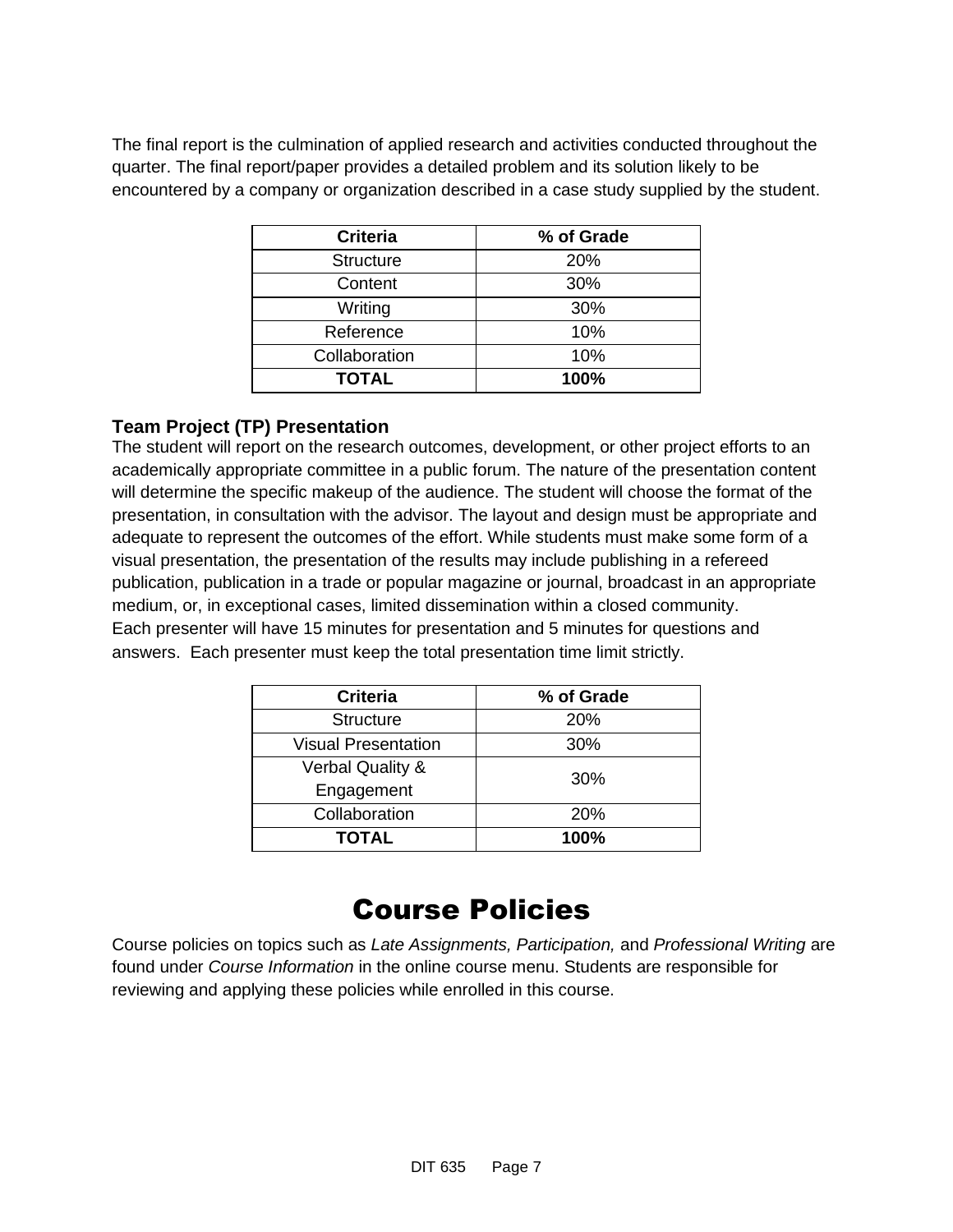## UNIVERSITY POLICIES

Students are responsible for understanding and adhering to all of City University of Seattle's academic policies. The most current versions of these policies can be found in the University [Catalog](http://www.cityu.edu/catalog/) that is linked from the CityU Web site.

#### Non-Discrimination & Prohibition of Sexual Harassment

City University of Seattle adheres to all federal, state, and local civil rights laws prohibiting discrimination in employment and education. The University is committed to ensuring that the education environment is bounded by standards of mutual respect and safety and is free from discriminatory practices.

In the U.S., the University is required by Title IX of the Education Amendments of 1972 to ensure that all of its education programs and activities do not discriminate on the basis of sex/gender. Sex include sex, sex stereotypes, gender identity, gender expression, sexual orientation, and pregnancy or parenting status. Sexual harassment, sexual assault, dating and domestic violence, and stalking are forms of sex discrimination, which are prohibited under Title IX and by City University of Seattle policy. City University of Seattle also prohibits retaliation against any person opposing discrimination or participating in any discrimination investigation or complaint process internal or external to the institution. Questions regarding Title IX, including its application and/or concerns about noncompliance, should be directed to the Title IX Coordinator. For a complete copy of the policy or for more information, visit <https://my.cityu.edu/titleix> or contact the Title IX Coordinator.

In Canada, in compliance with the British Columbia Human Rights Code, the Alberta Human Rights Act, WorksafeBC, and the Workers' Compensation Board of Alberta, the University believes that its environment should at all times be supportive and respectful of the dignity and self-esteem of individuals. Discrimination, harassment and bullying conduct, whether through person to person behaviour or via electronic communications such as email or social media is not acceptable and will not be tolerated. As an educational institution, it is our responsibility to cultivate an environment of excellence, equity, mutual respect and to recognize the value and potential of every individual. The University will take all necessary steps to meet or exceed the requirements of the law to prevent discrimination, harassment and bullying. The Respectful Workplace Policy for the prevention of discrimination, harassment and bullying policy and procedure can be found at<https://www.cityu.edu/discover-cityu/about-cityu/> under the Policies section or at [https://www.cityuniversity.ca/about/.](https://www.cityuniversity.ca/about/)

#### Religious Accommodations

City University of Seattle has a policy for accommodation of student absences or significant hardship due to reasons of faith or conscience, or for organized religious activities. The University's policy, including more information about how to request an accommodation, is available in the University Catalog and on the my.cityu.edu student portal. Accommodations must be requested by the 20% mark of this course (e.g. day 14 of a ten-week course, day 7 of a 5-week course) using the Religious Accommodations Request Form found on the student dashboard in the my.cityu.edu student portal.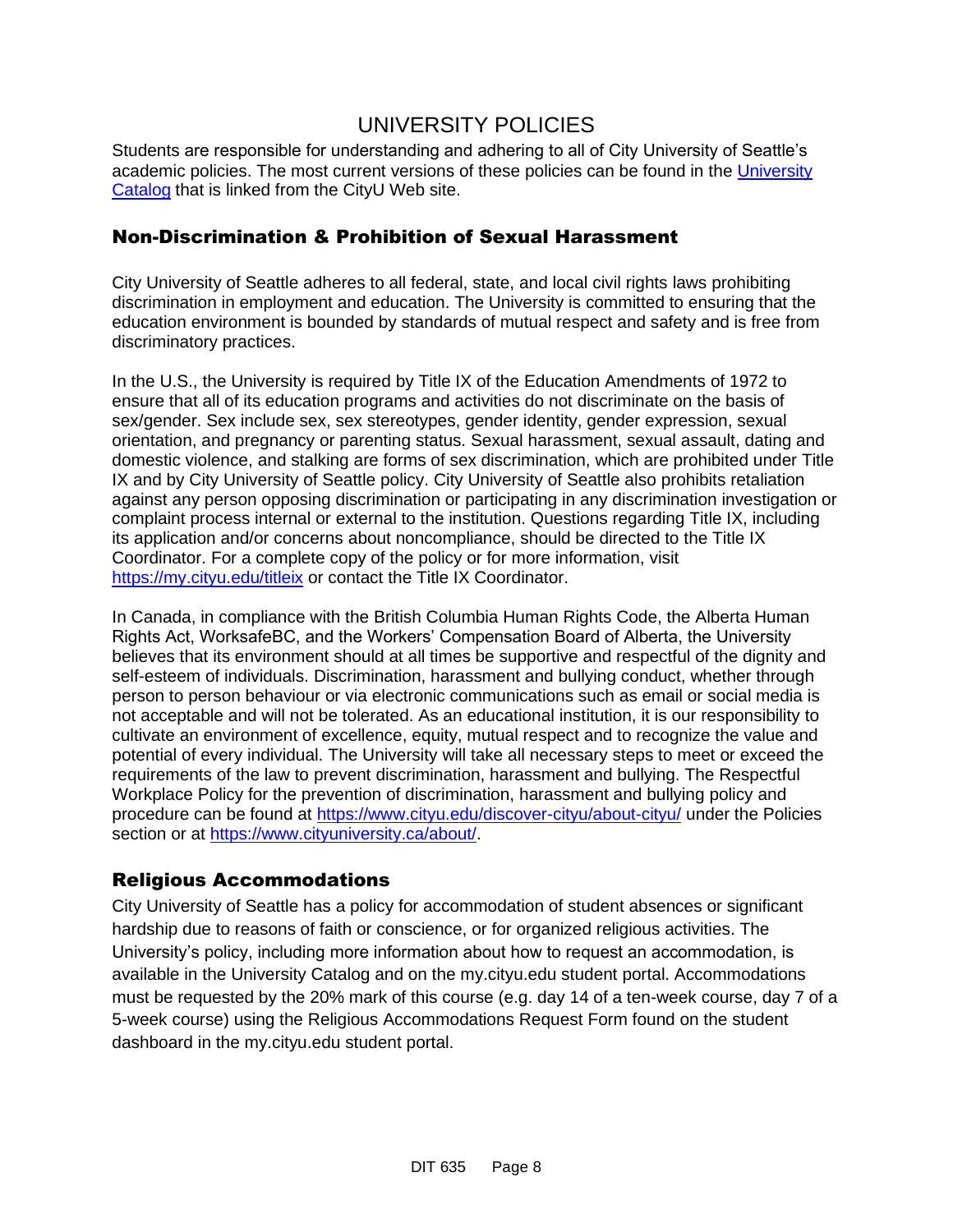## Academic Integrity

Academic integrity in students requires the pursuit of scholarly activity that is free from fraud, deception and unauthorized collaboration with other individuals. Students are responsible for understanding CityU's policy on academic integrity and adhering to its standards in meeting all course requirements. A complete copy of this policy can be found in the [University Catalog](http://www.cityu.edu/catalog/) under *Student Rights and Responsibilities* on the page titled *Academic Integrity Policy.* 

## **Attendance**

Students taking courses in any format at the University are expected to be diligent in their studies and to attend class regularly.

Regular class attendance is important in achieving learning outcomes in the course and may be a valid consideration in determining the final grade. For classes where a physical presence is required, a student has attended if they are present at any time during the class session. For online classes, a student has attended if they have posted or submitted an assignment. A complete copy of this policy can be in the [University Catalog](http://www.cityu.edu/catalog/) under *Student Rights and Responsibilities* on the page titled *Attendance.*

### Final Assignment Due Date

Final assignments for each class at CityU must be due on or before the final date of the course as indicated in the university's course information system. Due dates that extend beyond the final date of the course may negatively impact tuition funding for students.

# Support Services

### Disability Services Accommodations Statement

Students with a documented disability who wish to request academic accommodations are encouraged to contact Disability Support Services to discuss accommodation requests and eligibility requirements. Please contact Disability Support Services at *[disability@cityu.edu](mailto:disability@cityu.edu)* or 206.239.4752 or visit the [Disability Support Services](https://my.cityu.edu/department/disability-support-services/) page in the my.cityu.edu portal. Confidentiality will be observed in all inquiries. Once approved, information about academic accommodations will be shared with course instructors.

### Library Services

CityU librarians are available to help students find the resources and information they need to succeed in this course. Contact a CityU librarian through the [Ask a Librarian](http://library.cityu.edu/ask-a-librarian/) service, or access [library resources and services online](http://library.cityu.edu/), 24 hours a day, seven days a week.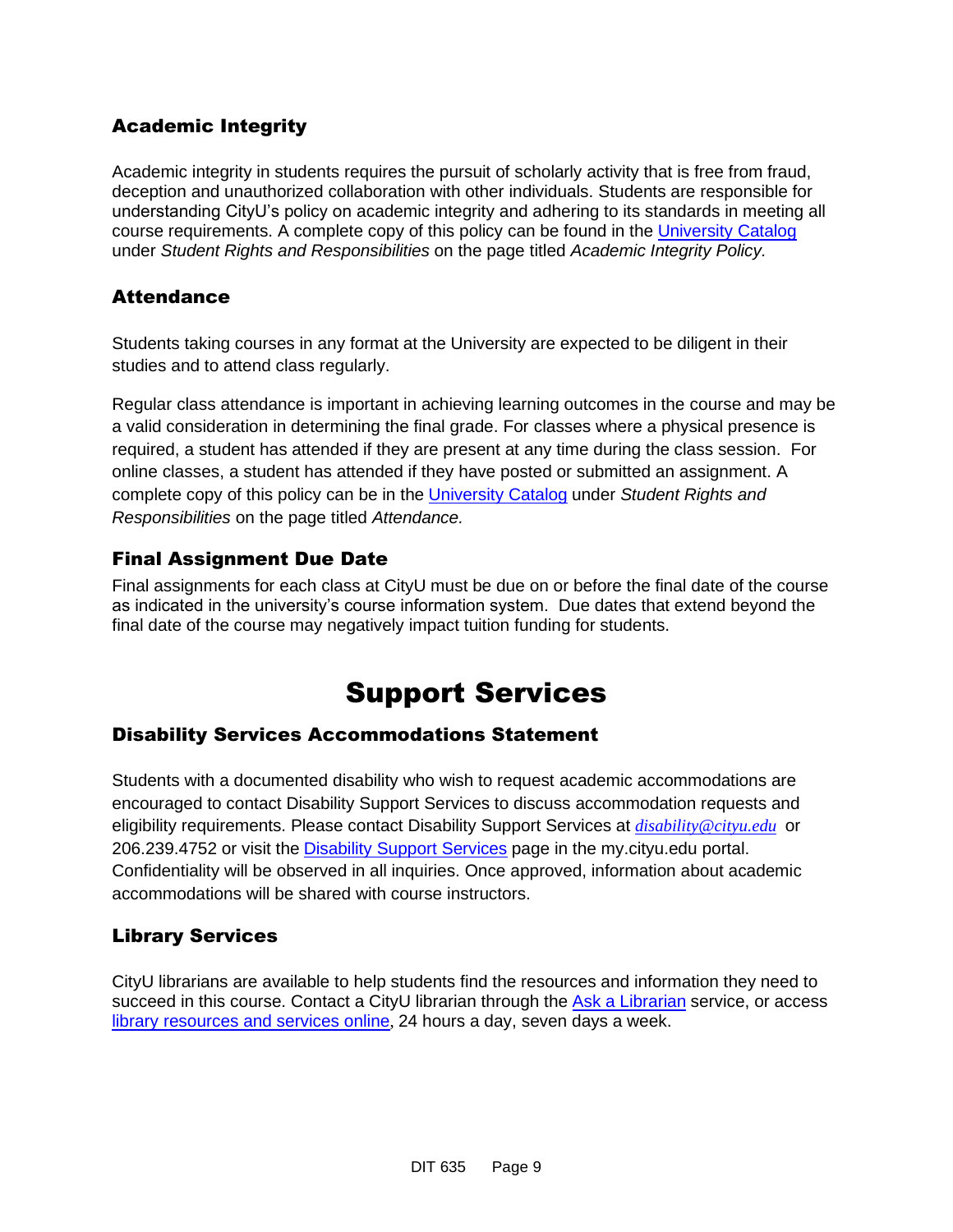## Smarthinking Tutoring

CityU students have access to free online tutoring offered through Smarthinking, including writing support, from certified tutors 24 hours a day, seven days a week. Contact CityU's Student Support Center at [help@cityu.ed](mailto:help@cityu.ed) to request a user name and password.

### **Rubrics for DIT 625**

#### **The Muddiest Point (MP) Rubric**

#### **Description**

Before class, students are required to submit the Muddiest Point (MP) activity. The purpose of this activity is to stimulate student engagement. The instructor uses the MP to assess how students understood the required readings. The instructor also uses the MP to customize the lecture scope to implement Just-in-Time Teaching (JiTT). The MP consists of writing a brief reflective essay (<= 50 words) identifying the most confusing part (i.e., the MP) of the content covered in the upcoming module. If a student understood all concepts, the student needs to explain the most exciting aspect. There is one multiple-choice question from the required reading to demonstrate that the student understood the required readings.

| 100%                                   | Levels of<br>Achievement                   |                                             |                                                 |                                                 |
|----------------------------------------|--------------------------------------------|---------------------------------------------|-------------------------------------------------|-------------------------------------------------|
| Criteria                               | <b>Below</b><br><b>Standard</b>            | Approaching<br><b>Standard</b>              | <b>At Standard</b>                              | <b>Exceeds</b><br><b>Standard</b>               |
| Graduate<br>Percentage<br><b>Scale</b> | 0.00%-68.74%                               | 68.75%-<br>86.24%                           | 86.25%-93.74%                                   | 93.75%-100%                                     |
| Participation                          | No submission                              | Late submission                             | On-time<br>submission                           | On-time<br>submission                           |
| Weight 30%                             |                                            |                                             |                                                 |                                                 |
| Writing                                | No submission.<br>Submission<br>states the | Submission<br>states the<br>concept without | Submission<br>clearly states<br>the concept and | Submission<br>clearly states the<br>concept and |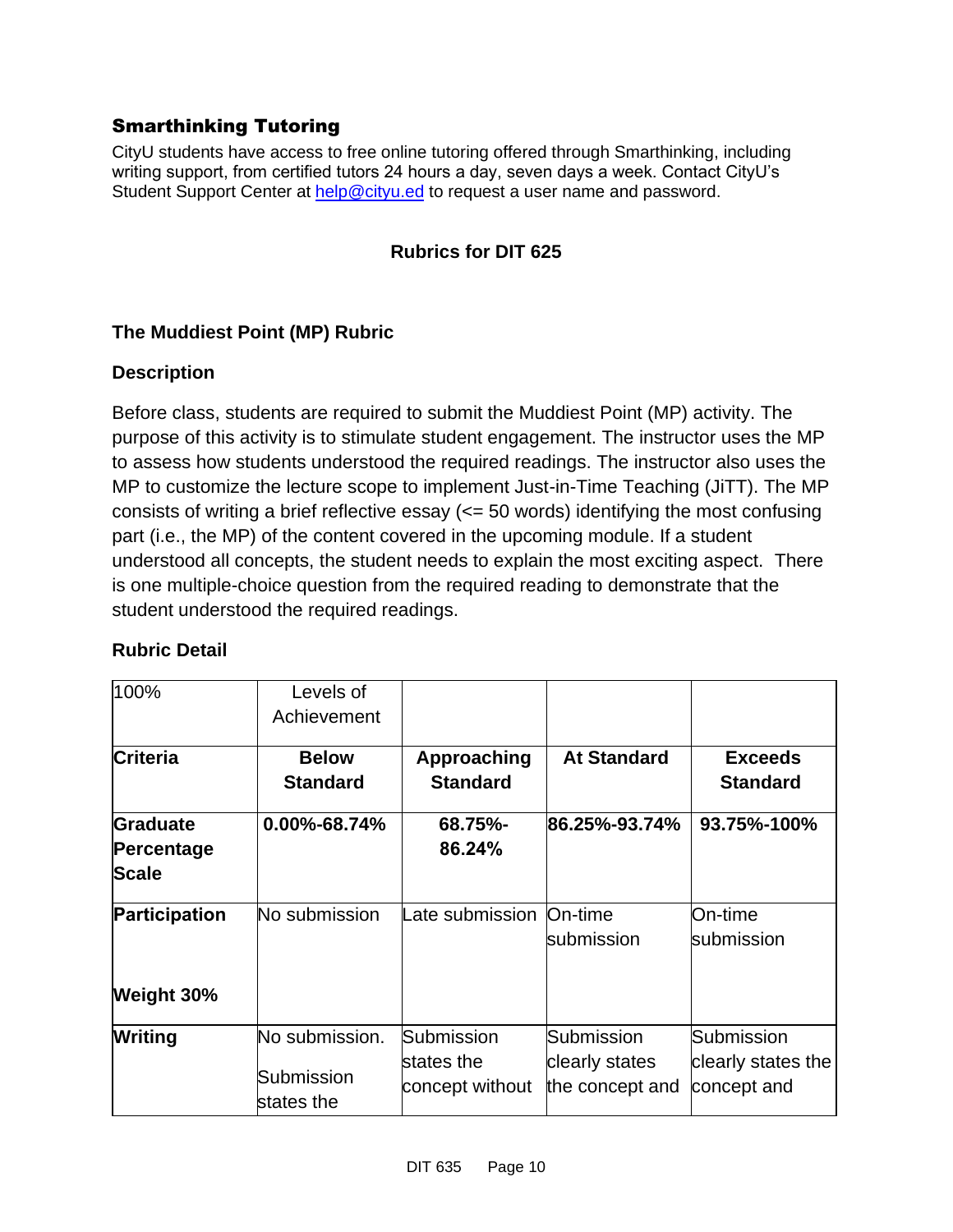| Weight 40%                       | concept without<br>explanation and<br>shows<br>grammatically<br>incorrect in many<br>places.       | justification and<br>shows partially<br>grammatically<br>correct.                                                 | justifies why the<br>topic was<br>exciting or<br>clearly explains<br>what the student<br>could not<br>understand. | justifies why the<br>topic was<br>exciting or<br>clearly explains<br>what the student<br>could not<br>understand. In<br>addition, the<br>submission is 50<br>words or less<br>and shows<br>critical thinking. |
|----------------------------------|----------------------------------------------------------------------------------------------------|-------------------------------------------------------------------------------------------------------------------|-------------------------------------------------------------------------------------------------------------------|---------------------------------------------------------------------------------------------------------------------------------------------------------------------------------------------------------------|
| <b>Citation</b><br>Weight 10%    | Does not include Quote is<br>quote or<br>citation.                                                 | included but the<br>citation is<br>incorrect or does The quote helps<br>not expand on<br>the represented<br>idea. | Quote is<br>included with<br>correct citation.<br>to explain the<br>represented<br>idea.                          | Quote is<br>included with<br>correct citation.<br>The quote<br>expands upon<br>and explain the<br>represented<br>idea.                                                                                        |
| <b>Correctness</b><br>Weight 20% | Submission<br>does not answer<br>the questions<br>correctly or fails<br>to answer the<br>question. | Submission does Submission<br>not answer the<br>questions<br>correctly or fails<br>to answer the<br>question.     | answers the<br>questions<br>correctly.                                                                            | Submission<br>answers the<br>questions<br>correctly.                                                                                                                                                          |

## **Concept Test (CT) Rubric**

#### **Description**

The instructor poses a problem based on key concepts of a lecture. After reflecting on the problem, students submit their response and the instructor reviews them without providing a correct answer. Students discuss their thought process and solution with a peer. Students then commit to an answer and re-submits their responses. Instructor reviews responses and thought processes with the correct answer.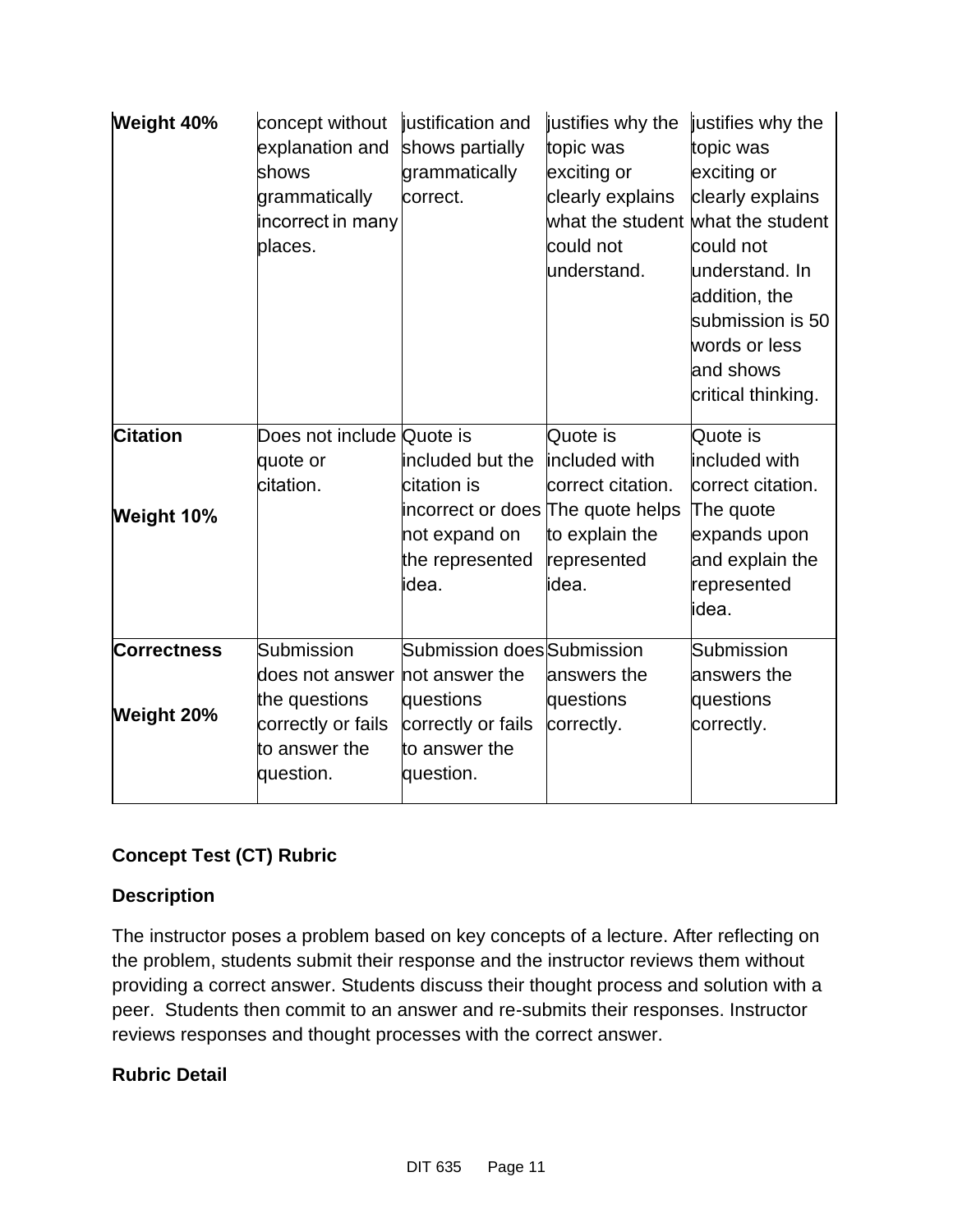| 100%            | Levels of                     |                    |                    |                    |
|-----------------|-------------------------------|--------------------|--------------------|--------------------|
|                 | Achievement                   |                    |                    |                    |
| <b>Criteria</b> | <b>Below</b>                  | Approaching        | <b>At Standard</b> | <b>Exceeds</b>     |
|                 | <b>Standard</b>               | <b>Standard</b>    |                    | <b>Standard</b>    |
| Graduate        | $0.00\% - 68.74\%$            | 68.75%-            | 86.25%-93.74%      | 93.75%-100%        |
| Percentage      |                               | 86.24%             |                    |                    |
| <b>Scale</b>    |                               |                    |                    |                    |
| Engagement      | Submission does Submission    |                    | Submission         | Submission         |
|                 | not show an                   | shows an           | includes an        | lincludes an       |
|                 | lanswer or shows lanswer with |                    | answer,            | answer,            |
| Weight 100%     | an answer                     | justification, but | justification, and | justification, and |
|                 | without                       | there is no peer   | peer               | peer               |
|                 | justification.                | student            | engagement.        | engagement with    |
|                 |                               | engagement.        |                    | critical thoughts. |
|                 |                               |                    |                    |                    |

## **Discussion Board (DB) Rubric**

#### **Description**

A student posts an answer to a weekly discussion topic in Discussion Board. The student also posts a response to two other students' posts by the end of each module. Comments and questions should be clear and thoughtful, with correct grammar, spelling, and punctuation. The instructor will grade the quality of your discussion postings on both content and response.

| 100%            | Levels of          |                 |                    |                 |
|-----------------|--------------------|-----------------|--------------------|-----------------|
|                 | Achievement        |                 |                    |                 |
| Criteria        | <b>Below</b>       | Approaching     | <b>At Standard</b> | <b>Exceeds</b>  |
|                 | <b>Standard</b>    | <b>Standard</b> |                    | <b>Standard</b> |
| <b>Graduate</b> | $0.00\% - 68.74\%$ | 68.75%-         | 86.25%-93.74%      | 93.75%-100%     |
| Percentage      |                    | 86.24%          |                    |                 |
| <b>Scale</b>    |                    |                 |                    |                 |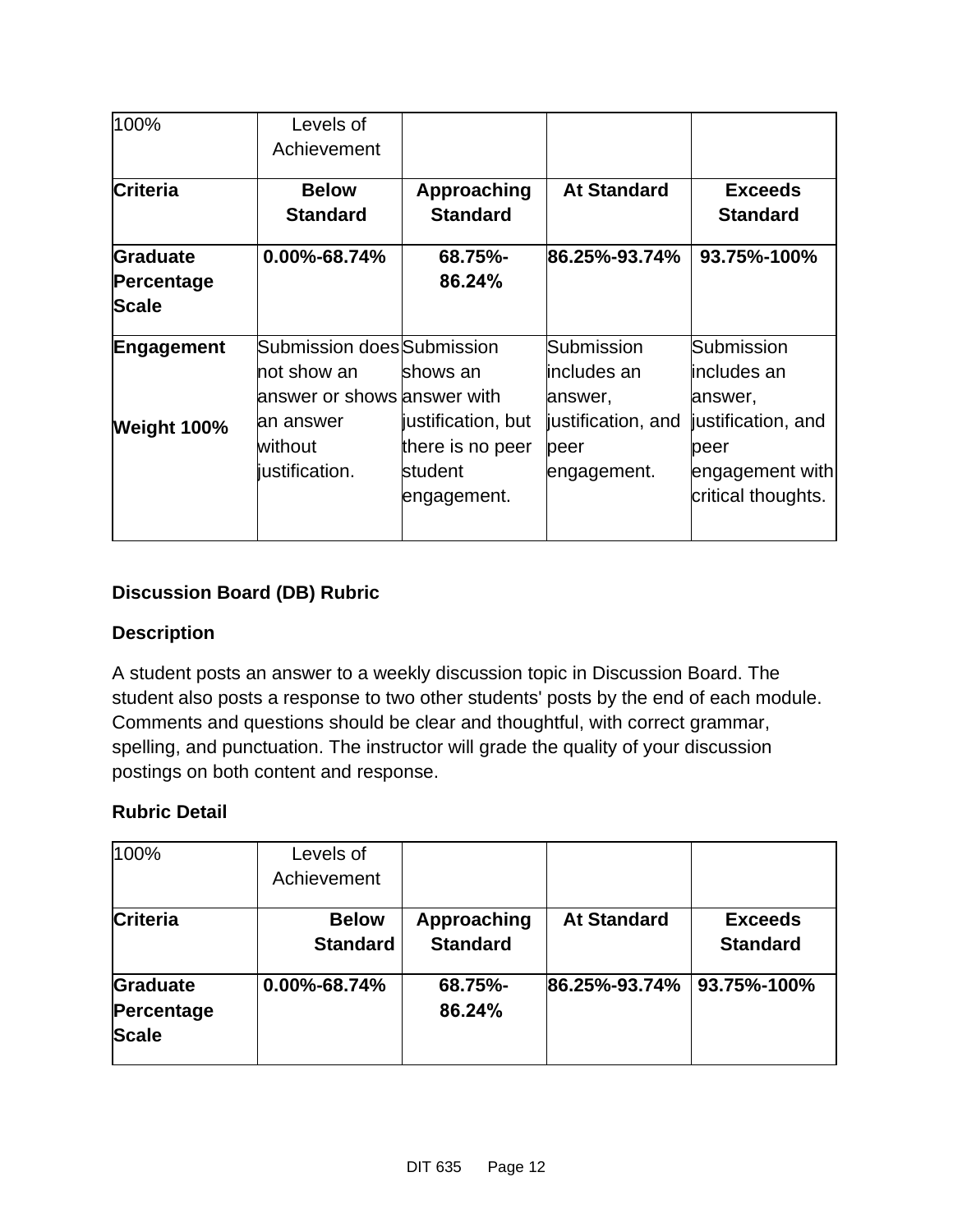| <b>Participation</b> | Submission does Submission |                 | Submission        | Submission       |
|----------------------|----------------------------|-----------------|-------------------|------------------|
|                      | not post answer            | answers the     | answers the       | answers the      |
|                      | and responses.             | question and    | question and      | question with    |
| Weight 50%           |                            | posts responses | posts response    | references and   |
|                      |                            | to only one     |                   | posts responses  |
|                      |                            | student.        | to two students.  | to more than two |
|                      |                            |                 |                   | students.        |
|                      |                            |                 |                   |                  |
| <b>Writing</b>       | No submission.             | Submission      | Submission is     | Submission is    |
|                      |                            | posts responses | coherent with     | coherent and     |
|                      |                            | with spelling   | only two spelling | grammatically    |
| Weight 50%           |                            | errors, grammar | or grammar        | correct with no  |
|                      |                            | errors, and     | lerrors.          | errors.          |
|                      |                            | punctuations.   |                   |                  |
|                      |                            |                 |                   |                  |

## **Technology Tool (TT)**

### **Description**

Keep up-to-date with the latest technological advances related to leadership. Students are expected to learn and apply.

| 100%                                   | <b>Levels of Achievement</b>                                                                   |                                                                                                                          |                                                                                                     |                                                                                                |
|----------------------------------------|------------------------------------------------------------------------------------------------|--------------------------------------------------------------------------------------------------------------------------|-----------------------------------------------------------------------------------------------------|------------------------------------------------------------------------------------------------|
| <b>Criteria</b>                        | <b>Below</b><br><b>Standard</b>                                                                | Approaching<br><b>Standard</b>                                                                                           | <b>At Standard</b>                                                                                  | <b>Exceeds</b><br><b>Standard</b>                                                              |
| Graduate<br>Percentage<br><b>Scale</b> | $0.00\% -$<br>68.74%                                                                           | 68.75%-86.24%                                                                                                            | 86.25%-93.74%                                                                                       | 93.75%-100%                                                                                    |
| <b>Research</b><br>Weight 50%          | <b>Student</b><br>evidence of<br>developme<br>nt and is<br>unable to<br>use the<br>technology. | provides no Student provides<br>limited evidence of<br>development and<br>partial competency<br>using the<br>technology. | Student provides<br>some evidence of<br>development and full<br>competency using the<br>technology. | <b>Student</b><br>provides evidenc<br>e of<br>development<br>and mastery of<br>the technology. |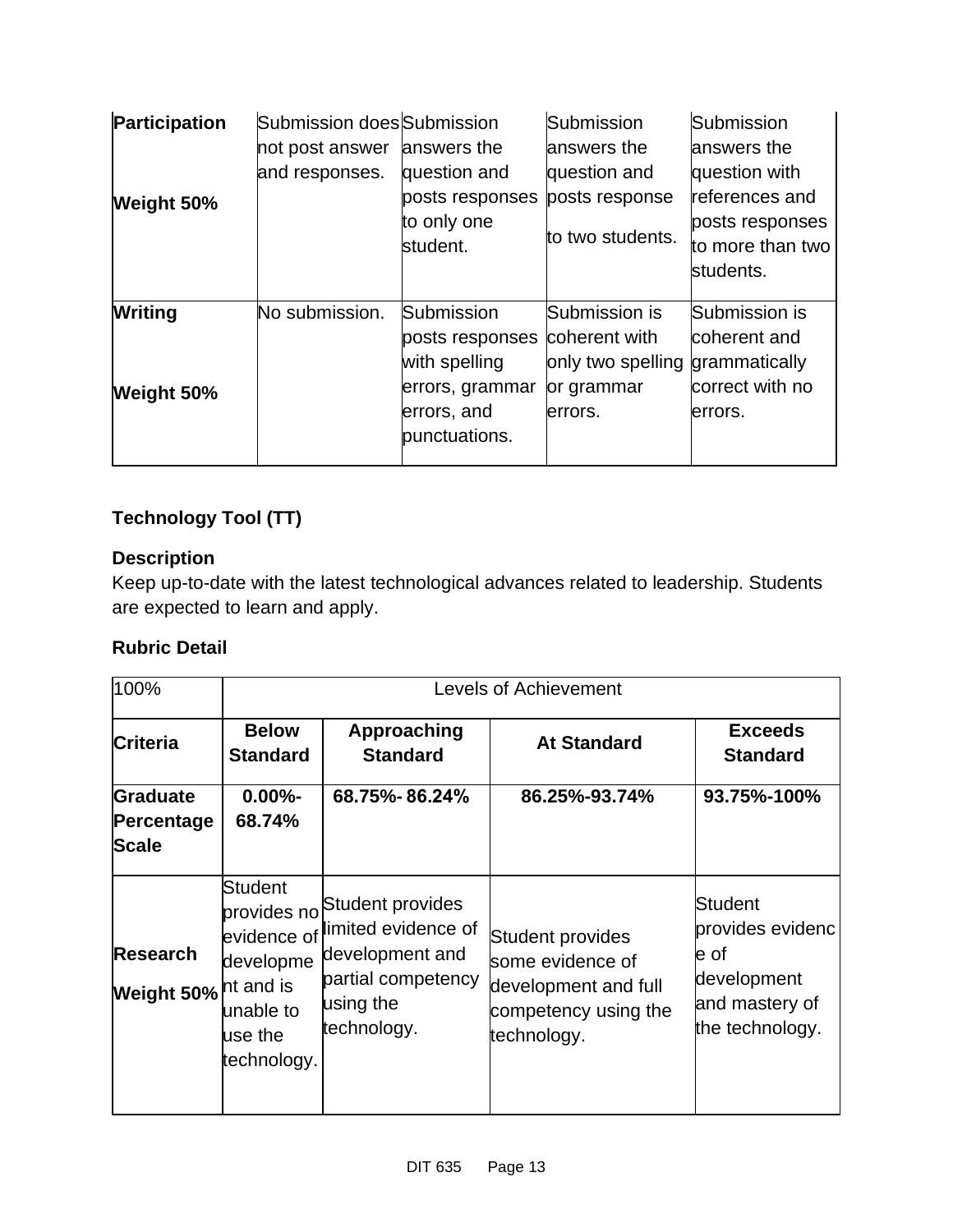| <b>Competenc</b><br>Ŋ<br>Weight 50% deploy. | The tool<br>fails to | The<br>tool partially deploy<br>s. | The tool is executable $w$ executable witho<br>ith minimal errors. | The tool is fully<br>ut errors. |
|---------------------------------------------|----------------------|------------------------------------|--------------------------------------------------------------------|---------------------------------|

## **Knowledge Check (KC) Rubric Description**

Weekly quizzes measure knowledge concepts acquired. Focus on the underlying principles and concepts rather than memorization to solve the quizzes.

| 100%                                   | Levels of                       |                                |                                                                 |                                                                           |
|----------------------------------------|---------------------------------|--------------------------------|-----------------------------------------------------------------|---------------------------------------------------------------------------|
|                                        | Achievement                     |                                |                                                                 |                                                                           |
| <b>Criteria</b>                        | <b>Below</b><br><b>Standard</b> | Approaching<br><b>Standard</b> | <b>At Standard</b>                                              | <b>Exceeds</b><br><b>Standard</b>                                         |
| Graduate<br>Percentage<br><b>Scale</b> | $0.00\% - 68.74\%$              | 68.75%-<br>86.24%              | 86.25%-93.74%                                                   | 93.75%-100%                                                               |
| <b>Correctness</b>                     | 57.49% less of<br>the questions | less of the                    | above or 76.24% above or 93.74% above or all the<br>less of the | Answers none or Answers 57.50% Answers 76.25% Answers 93.75%<br>questions |
| Weight 100%                            | correctly.                      | questions<br>correctly.        | questions<br>correctly.                                         | correctly.                                                                |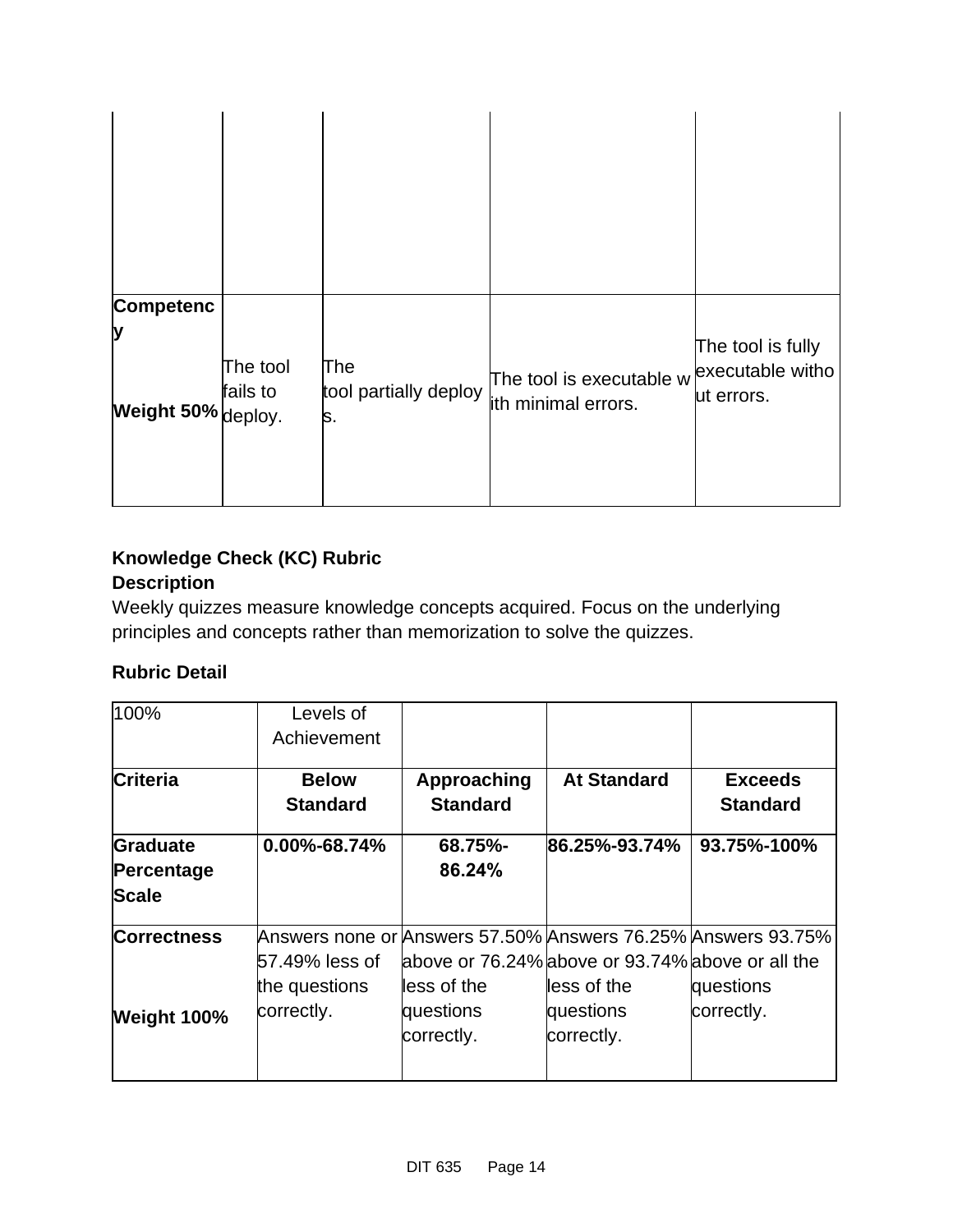## **Research Paper (RP) Rubric**

### **Description**

In the research paper, each student will use an instructor approved topic relevant to the course. The paper must be no less than 3-4 pages, excluding the title and reference pages, using APA format, with at least 5 recent, scholarly, peer-reviewed references. As in any scholarly writing, students should not merely copy information from another author, but use evidence to support the contentions they have drawn from their findings and critically analyze related literature - each paper needs to be an analytical paper, not a summary of readings.

Students must cite the sources of all ideas, facts, tables, images, figures, formulas and information used that are not their own, even if they have put the information into their own words. Failure to do so is plagiarism, even if the oversight is unintentional. Papers must be in compliance with the University's academic integrity policy, as described in the university catalog.

| 100%              |                                 |                                | <b>Levels of Achievement</b> |                                   |
|-------------------|---------------------------------|--------------------------------|------------------------------|-----------------------------------|
| <b>Criteria</b>   | <b>Below</b><br><b>Standard</b> | Approaching<br><b>Standard</b> | <b>At Standard</b>           | <b>Exceeds</b><br><b>Standard</b> |
| <b>Graduate</b>   | 0.00%-68.74%                    | 68.75%-86.24                   | 86.25%-                      | 93.75%-100%                       |
| <b>Percentage</b> |                                 | ℅                              | 93.74%                       |                                   |
| <b>Scale</b>      |                                 |                                |                              |                                   |
| <b>Structure</b>  | Does not utilize                | <b>Sometimes</b>               | Frequently                   | <b>Displays</b>                   |
|                   | template                        | adheres to                     | adheres to                   | mastery of                        |
| Weight 20%        | format.                         | template, falls                | template.                    | template                          |
|                   |                                 | short or                       | Follows page                 | qualities, able                   |
|                   |                                 | exceeds page                   | count.                       | to fit formulated                 |
|                   |                                 | count.                         |                              | ideas and                         |
|                   |                                 |                                |                              | diagrams into                     |
|                   |                                 |                                |                              | template.                         |
| <b>Content</b>    | <b>Student does</b>             | Student uses a                 | <b>Student</b>               | <b>Student</b>                    |
|                   | not use                         | limited range                  | incorporates                 | incorporates an                   |
| Weight 40%        | resources or                    | of resources                   | an appropriate               | appropriate                       |
|                   | evidence to                     | and evidence                   | variety of                   | variety of                        |
|                   | support the                     | to support                     | relevant                     | relevant                          |
|                   | topic, or those                 | topic, some of                 | scholarly                    | scholarly                         |
|                   | used are not                    | which lack                     | resources and                | resources and                     |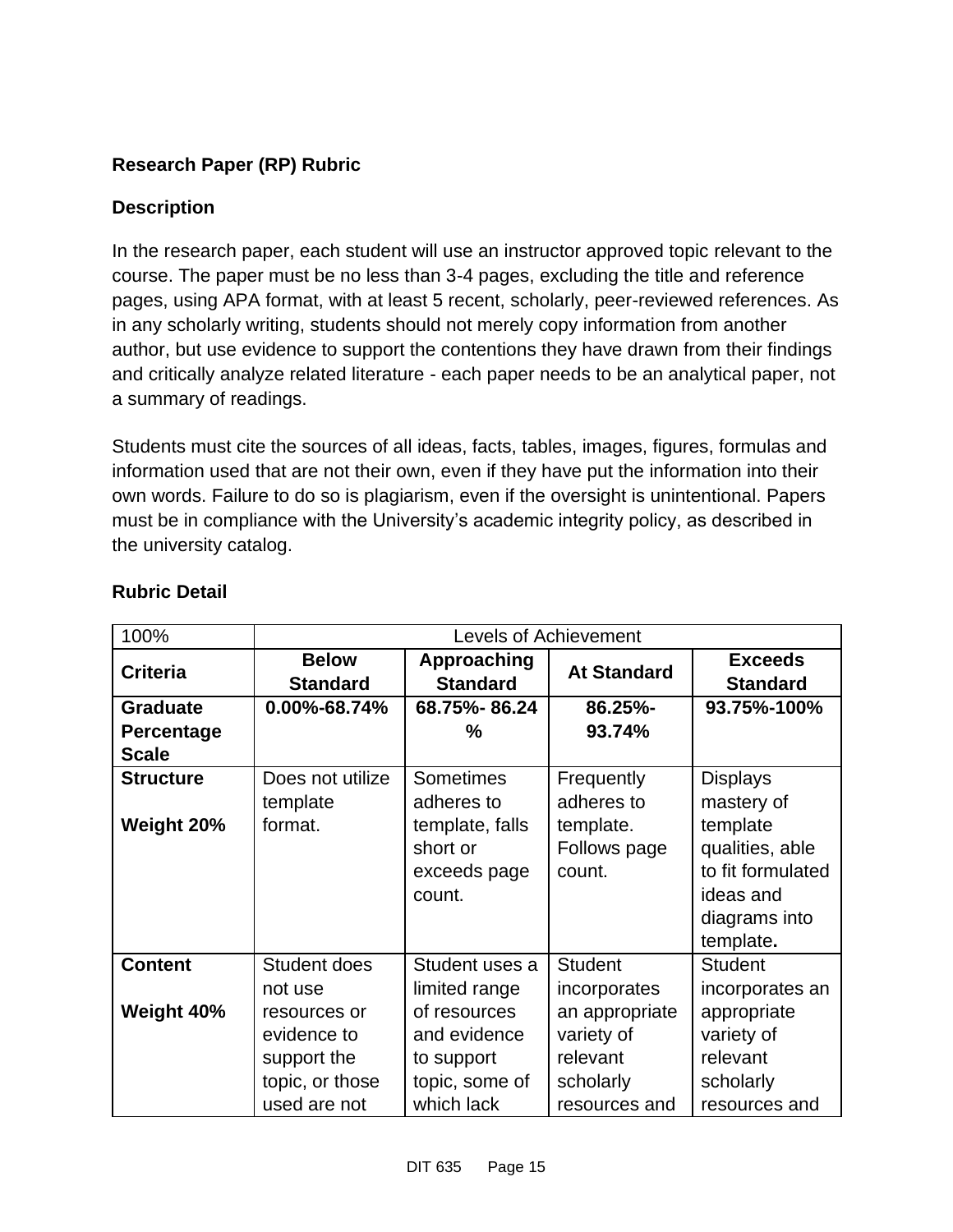|                              | relevant or<br>scholarly.<br>Information<br>used is<br>summarized or<br>generalized<br>rather than<br>analyzed.                                                                                                                                                                                                                                                           | relevance and<br>scholarship.<br>Interpretation<br>or application<br>of how the<br>evidence<br>supports the<br>topic is lacking<br>or generalized.                                                                                                                                                                                                                                                                            | evidence to<br>support almost<br>every point.<br><b>Student</b><br>provides some<br>interpretation<br>and<br>explanation of<br>how the<br>evidence<br>supports the<br>topic.                                                                                                                                                                                         | evidence to<br>support every<br>point.<br><b>Student</b><br>provides full<br>interpretation<br>and<br>explanation of<br>how the<br>evidence<br>supports the<br>topic.                                                                                                                                                                               |
|------------------------------|---------------------------------------------------------------------------------------------------------------------------------------------------------------------------------------------------------------------------------------------------------------------------------------------------------------------------------------------------------------------------|-------------------------------------------------------------------------------------------------------------------------------------------------------------------------------------------------------------------------------------------------------------------------------------------------------------------------------------------------------------------------------------------------------------------------------|----------------------------------------------------------------------------------------------------------------------------------------------------------------------------------------------------------------------------------------------------------------------------------------------------------------------------------------------------------------------|-----------------------------------------------------------------------------------------------------------------------------------------------------------------------------------------------------------------------------------------------------------------------------------------------------------------------------------------------------|
| <b>Writing</b><br>Weight 30% | Ideas are<br>unclear, lack<br>detail, and/or<br>random.<br>Paper/presentat<br>ion has no or<br>minimal<br>organization.<br>Ideas appear to<br>be arranged in<br>a random order.<br>Few or<br>inappropriate<br>transitions<br>between<br>paragraphs/ide<br>as, and ideas<br>are not<br>developed<br>clearly. Does<br>not<br>appropriately<br>respond to the<br>assignment. | Writing<br>contains<br>spelling,<br>punctuation,<br>and/or<br>grammatical<br>errors that may<br>temporarily<br>confuse the<br>reader, but do<br>not generally<br>impede the<br>overall<br>understanding.<br>Sentence<br>structure is<br>generally<br>correct, but<br>may be wordy,<br>unfocused,<br>repetitive, or<br>confusing.<br>There is some<br>use of<br>relatively<br>vague,<br>general, or<br>inappropriate<br>words. | Writing<br>contains<br>spelling,<br>punctuation,<br>and/or<br>grammatical<br>errors, but<br>these do not<br>impede<br>understanding.<br>Sentences are<br>generally clear,<br>well structured,<br>and focused,<br>but some may<br>be awkward or<br>ineffective.<br>Usually uses<br>words<br>accurately and<br>effectively, but<br>sometimes<br>may be too<br>general. | Writing is<br>almost entirely<br>free of spelling,<br>punctuation,<br>and/or<br>grammatical<br>errors.<br>Sentences are<br>varied, clearly<br>structured,<br>carefully<br>focused, and fit<br>assignment's<br>purpose and<br>audience.<br>Words chosen<br>for their precise<br>meaning and<br>an appropriate<br>level of<br>specificity is<br>used. |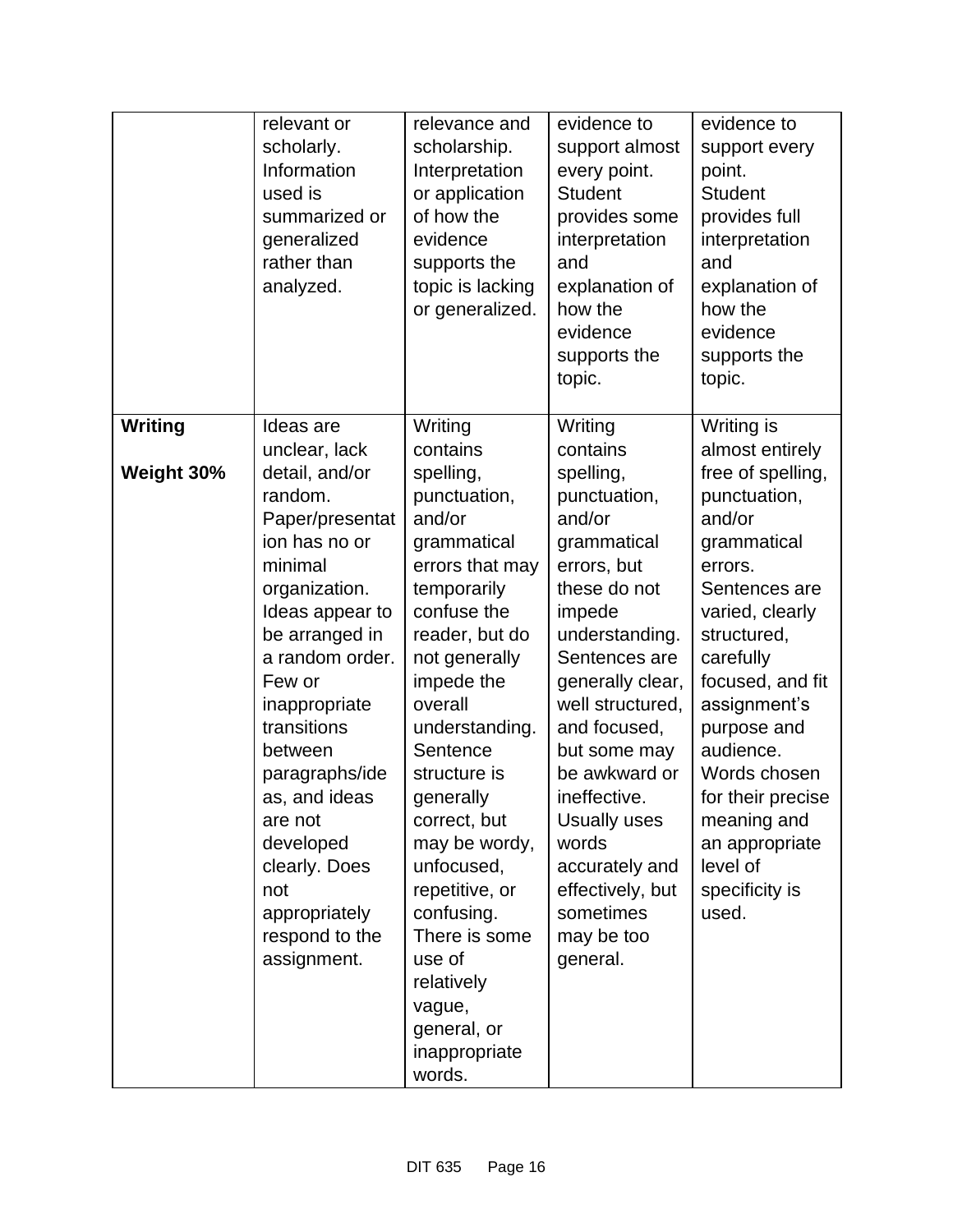| <b>Reference</b> | More than 10    | Between 5 and   | Between 0 and   | No errors in    |
|------------------|-----------------|-----------------|-----------------|-----------------|
|                  | errors in APA   | 10 errors in    | 4 errors in APA | APA document    |
| Weight 10%       | document        | APA document    | document        | formatting      |
|                  | formatting      | formatting      | formatting      | (including)     |
|                  | (including:     | (including:     | (including:     | punctuation,    |
|                  | punctuation,    | punctuation,    | punctuation,    | capitalization, |
|                  | capitalization, | capitalization, | capitalization, | title page,     |
|                  | title page,     | title page,     | title page,     | numbers, use    |
|                  | numbers, use of | numbers, use    | numbers, use    | οf              |
|                  | abbreviations,  | οf              | οf              | abbreviations,  |
|                  | biased          | abbreviations,  | abbreviations,  | biased          |
|                  | language,       | biased          | biased          | language,       |
|                  | pronoun errors, | language,       | language,       | pronoun errors, |
|                  | headers/footers | pronoun         | pronoun         | headers/footers |
|                  | , levels of     | errors,         | errors,         | , levels of     |
|                  | heading).       | headers/footer  | headers/footer  | heading).       |
|                  |                 | s, levels of    | s, levels of    |                 |
|                  |                 | heading).       | heading).       |                 |

## **Team Project (TP) Report Rubric**

#### **Description**

The student will provide a report formatted based on a template provided by the instructor. Students are required to improve the writing iteratively and incrementally every week. The revision will always happen during a quarter. Students will add new required sections to the existing paper every week.

| 100%            | Levels of             |                 |                    |                 |
|-----------------|-----------------------|-----------------|--------------------|-----------------|
|                 | Achievement           |                 |                    |                 |
| <b>Criteria</b> | <b>Below Standard</b> | Approaching     | <b>At Standard</b> | <b>Exceeds</b>  |
|                 |                       | <b>Standard</b> |                    | <b>Standard</b> |
| <b>Graduate</b> | $0.00\% - 68.74\%$    | 68.75%-         | 86.25%-            | 93.75%-100%     |
| Percentage      |                       | 86.24%          | 93.74%             |                 |
| <b>Scale</b>    |                       |                 |                    |                 |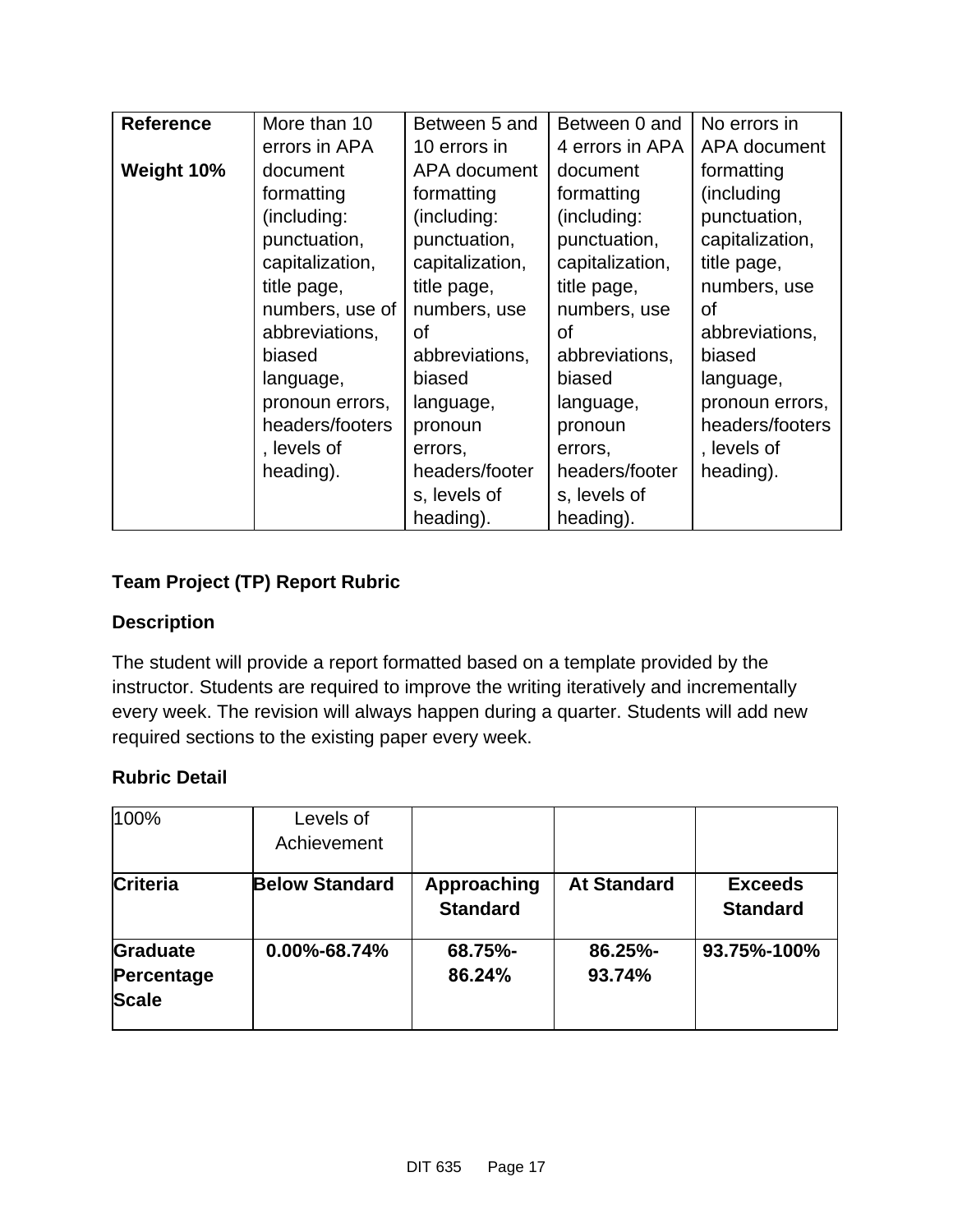| <b>Structure</b><br>Weight 20% | Does not utilize<br>template format.                                                                                                                                                                                                         | Sometimes<br>adheres to<br>template, falls<br>short or exceeds<br>page count.                                                                                                                                                                | Frequently<br>adheres to<br>template.<br><b>Follows page</b><br>count.                                                                                                                                                                                                 | <b>Displays</b><br>mastery of<br>template<br>qualities, able to<br>fit formulated<br>ideas and<br>diagrams into<br>template.                                                                                                                                         |
|--------------------------------|----------------------------------------------------------------------------------------------------------------------------------------------------------------------------------------------------------------------------------------------|----------------------------------------------------------------------------------------------------------------------------------------------------------------------------------------------------------------------------------------------|------------------------------------------------------------------------------------------------------------------------------------------------------------------------------------------------------------------------------------------------------------------------|----------------------------------------------------------------------------------------------------------------------------------------------------------------------------------------------------------------------------------------------------------------------|
| <b>Content</b><br>Weight 30%   | Student does not<br>use resources or<br>evidence to<br>support the topic,<br>or those used are<br>not relevant or<br>scholarly.<br>Information used is and scholarship. evidence to<br>summarized or<br>generalized rather<br>than analyzed. | Student uses a<br>limited range of<br>resources and<br>evidence to<br>support topic,<br>some of which<br>lack relevance<br>Interpretation or<br>application of<br>how the<br>evidence<br>supports the<br>topic is lacking<br>or generalized. | <b>Student</b><br>incorporates an<br>appropriate<br>variety of<br>relevant<br>scholarly<br>resources and<br>support almost<br>every point.<br><b>Student provides</b><br>some<br>interpretation<br>and explanation<br>of how the<br>evidence<br>supports the<br>topic. | <b>Student</b><br>incorporates an<br>appropriate<br>variety of<br>relevant<br>scholarly<br>resources and<br>evidence to<br>support every<br>point.<br>Student provides<br>full interpretation<br>and explanation<br>of how the<br>evidence<br>supports the<br>topic. |
| Writing<br><b>Weight 30%</b>   | Ideas are unclear, Writing contains<br>lack detail, and/or<br>random.<br>Paper/presentationand/or<br>has no or minimal grammatical<br>organization. Ideaserrors that may                                                                     | spelling,<br>punctuation,                                                                                                                                                                                                                    | spelling,<br>punctuation,<br>and/or<br>grammatical<br>errors, but these grammatical                                                                                                                                                                                    | Writing contains Writing is almost<br>entirely free of<br>spelling,<br>punctuation,<br>and/or                                                                                                                                                                        |
|                                | appear to be<br>arranged in a<br>random order. Fewreader, but do<br>or inappropriate<br>transitions<br>between                                                                                                                               | temporarily<br>confuse the<br>not generally<br>impede the<br>overall                                                                                                                                                                         | do not impede<br>understanding.<br>Sentences are<br>generally clear,<br>well structured,<br>and focused, but focused, and fit                                                                                                                                          | errors.<br>Sentences are<br>varied, clearly<br>structured,<br>carefully                                                                                                                                                                                              |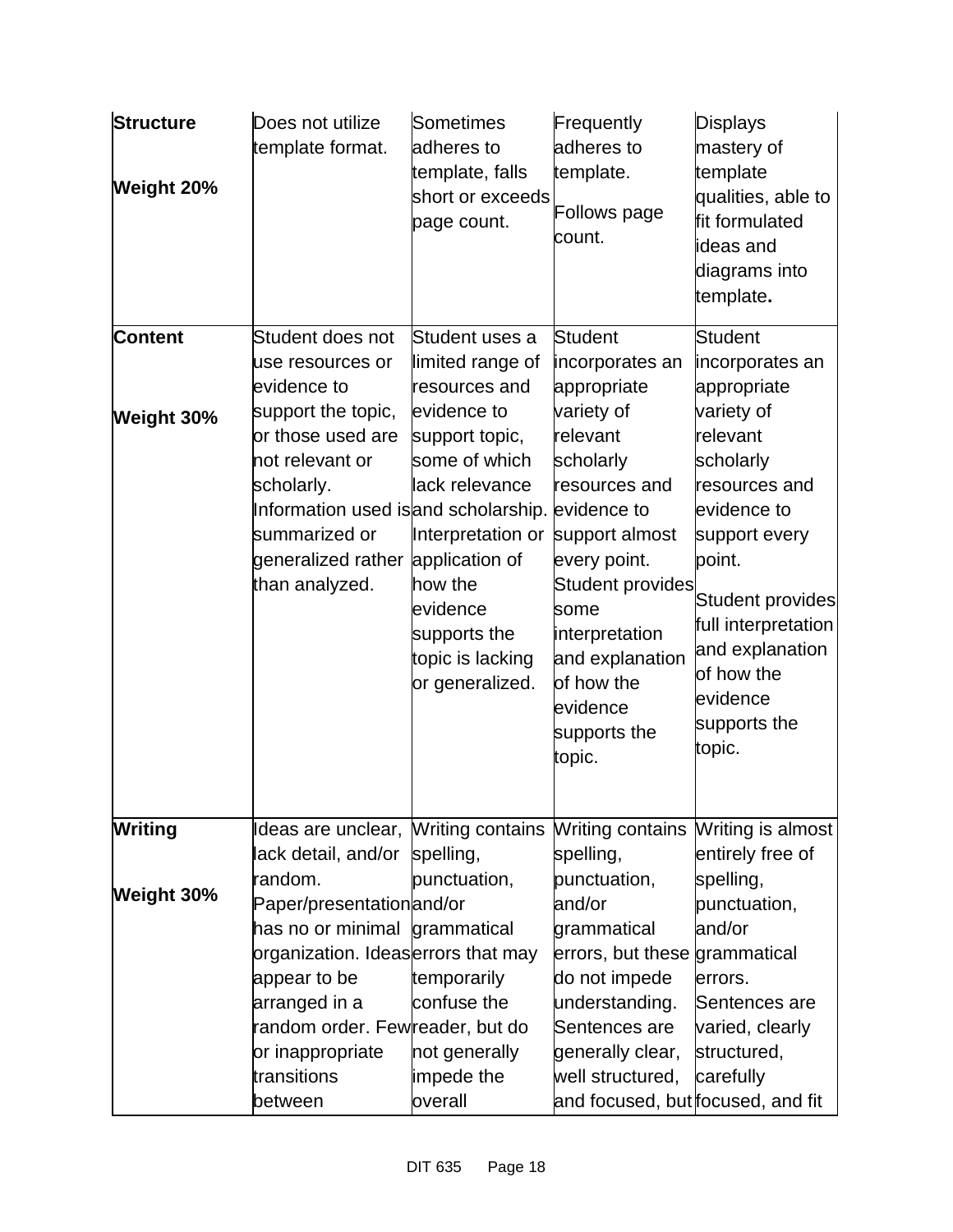|                      | paragraphs/ideas, understanding.<br>and ideas are not<br>developed clearly.<br>Does not<br>appropriately<br>respond to the<br>assignment. | Sentence<br>structure is<br>generally<br>be wordy,<br>unfocused,<br>repetitive, or<br>confusing. Theregeneral.<br>is some use of<br>relatively vague,<br>general, or<br>inappropriate<br>words. | some may be<br>awkward or<br>ineffective.<br><b>Usually uses</b><br>and effectively,<br>but sometimes<br>may be too | assignment's<br>purpose and<br>audience. Words<br>chosen for their<br>correct, but may words accurately precise meaning<br>and an<br>appropriate level<br>of specificity is<br>used. |
|----------------------|-------------------------------------------------------------------------------------------------------------------------------------------|-------------------------------------------------------------------------------------------------------------------------------------------------------------------------------------------------|---------------------------------------------------------------------------------------------------------------------|--------------------------------------------------------------------------------------------------------------------------------------------------------------------------------------|
| Reference            | More than 10<br>errors in APA                                                                                                             | Between 5 and<br>10 errors in APA errors in APA                                                                                                                                                 |                                                                                                                     | Between 0 and 4No errors in APA<br>document                                                                                                                                          |
|                      | document                                                                                                                                  | document                                                                                                                                                                                        | document                                                                                                            | formatting                                                                                                                                                                           |
| Weight 10%           | formatting                                                                                                                                | formatting                                                                                                                                                                                      | formatting                                                                                                          | (including                                                                                                                                                                           |
|                      | (including:                                                                                                                               | (including:                                                                                                                                                                                     | (including:                                                                                                         | punctuation,                                                                                                                                                                         |
|                      | punctuation,                                                                                                                              | punctuation,                                                                                                                                                                                    | punctuation,                                                                                                        | capitalization,                                                                                                                                                                      |
|                      | capitalization, title                                                                                                                     | capitalization,                                                                                                                                                                                 | capitalization,                                                                                                     | title page,                                                                                                                                                                          |
|                      | page, numbers,                                                                                                                            | title page,                                                                                                                                                                                     | title page,                                                                                                         | numbers, use of                                                                                                                                                                      |
|                      | use of                                                                                                                                    | numbers, use of numbers, use of abbreviations,                                                                                                                                                  |                                                                                                                     |                                                                                                                                                                                      |
|                      | abbreviations,                                                                                                                            | abbreviations,                                                                                                                                                                                  | abbreviations,                                                                                                      | biased                                                                                                                                                                               |
|                      | biased language,                                                                                                                          | biased                                                                                                                                                                                          | biased                                                                                                              | language,                                                                                                                                                                            |
|                      | pronoun errors,                                                                                                                           | language,                                                                                                                                                                                       | language,                                                                                                           | pronoun errors,                                                                                                                                                                      |
|                      | headers/footers,                                                                                                                          | pronoun errors,                                                                                                                                                                                 | pronoun errors,                                                                                                     | headers/footers,                                                                                                                                                                     |
|                      | levels of heading). headers/footers, headers/footers, levels of                                                                           |                                                                                                                                                                                                 |                                                                                                                     |                                                                                                                                                                                      |
|                      |                                                                                                                                           | levels of                                                                                                                                                                                       | levels of                                                                                                           | heading).                                                                                                                                                                            |
|                      |                                                                                                                                           | heading).                                                                                                                                                                                       | heading).                                                                                                           |                                                                                                                                                                                      |
| <b>Collaboration</b> | Disengaged,                                                                                                                               | Minimally                                                                                                                                                                                       | Performs tasks                                                                                                      | Completes all                                                                                                                                                                        |
|                      | misses deadlines,                                                                                                                         | contributes to                                                                                                                                                                                  | as assigned, on                                                                                                     | material on or                                                                                                                                                                       |
|                      | and fails to supportteam effort.                                                                                                          |                                                                                                                                                                                                 | time.                                                                                                               | ahead of time.                                                                                                                                                                       |
| Weight 10%           | team.                                                                                                                                     | <b>Contributes</b>                                                                                                                                                                              |                                                                                                                     | <b>Assists other</b>                                                                                                                                                                 |
|                      |                                                                                                                                           | when asked.                                                                                                                                                                                     |                                                                                                                     | team members,                                                                                                                                                                        |
|                      |                                                                                                                                           |                                                                                                                                                                                                 |                                                                                                                     | leads activities,                                                                                                                                                                    |
|                      |                                                                                                                                           |                                                                                                                                                                                                 |                                                                                                                     | and picks up                                                                                                                                                                         |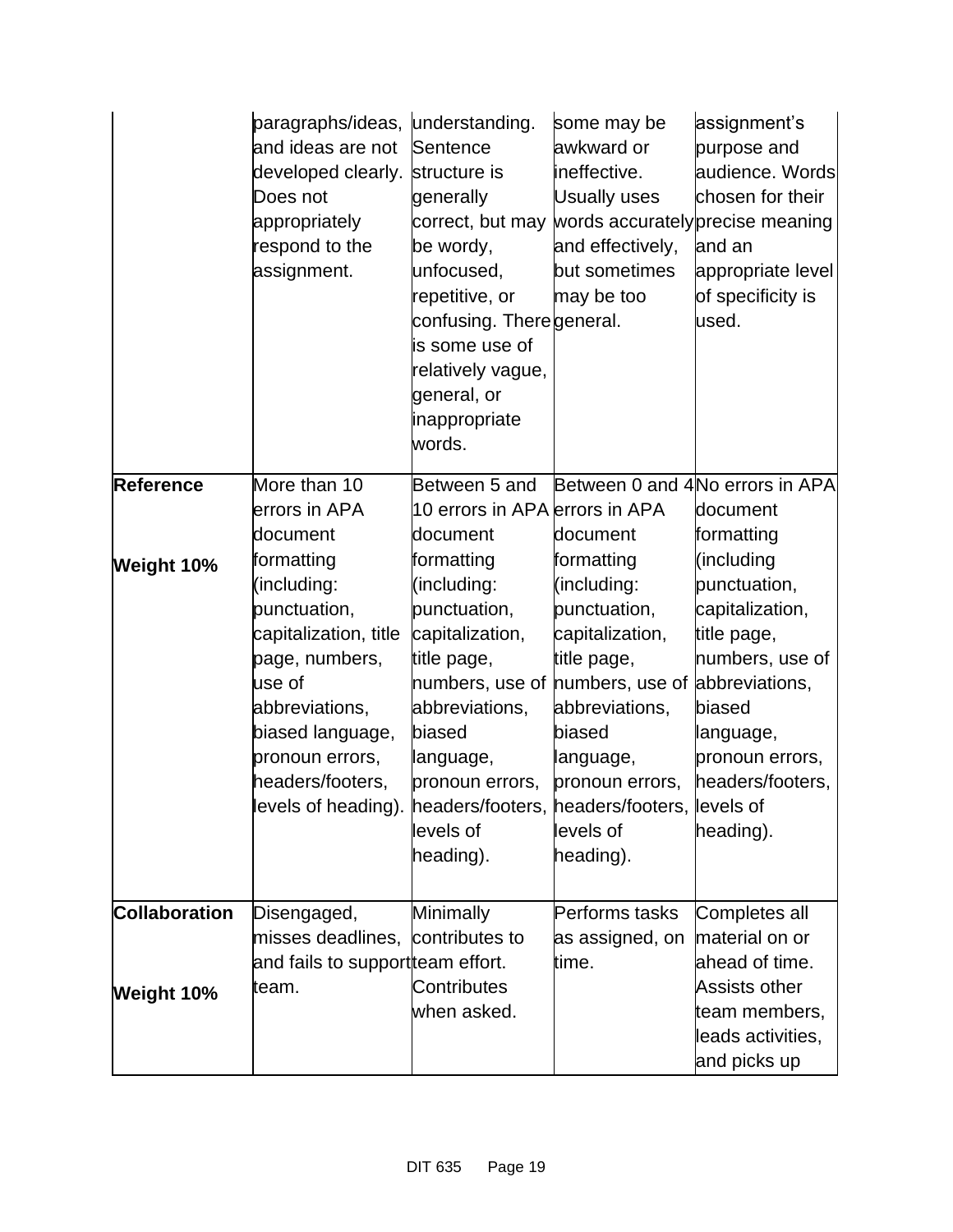|  | unfinished<br>tasks. |
|--|----------------------|
|--|----------------------|

## **Team Project (TP) Presentation Rubric**

### **Description**

The student will report on the research outcomes, development, or other project efforts to an academically appropriate committee in a public forum. The nature of the presentation content will determine the specific makeup of the audience. The student will choose the format of the presentation, in consultation with the advisor. The layout and design must be appropriate and adequate to represent the outcomes of the effort. While students must make some form of a visual presentation, the presentation of the results may include publishing in a refereed publication, publication in a trade or popular magazine or journal, broadcast in an appropriate medium, or, in exceptional cases, limited dissemination within a closed community. 

Each presenter will have 15 minutes for presentational and 5 minutes for questions and answers.  Each presenter must keep the total presentation time limit strictly. 

| 100%            | <b>Research Paper</b>       |                  |                        |                                |
|-----------------|-----------------------------|------------------|------------------------|--------------------------------|
|                 | - Levels of                 |                  |                        |                                |
|                 | Achievement                 |                  |                        |                                |
| <b>Criteria</b> | <b>Below</b>                | Approaching      | <b>At Standard</b>     | <b>Exceeds</b>                 |
|                 | <b>Standard</b>             | <b>Standard</b>  |                        | <b>Standard</b>                |
| Graduate        | 0.00%-68.74%                | 68.75%-          | 86.25%-                | 93.75%-100%                    |
| Percentage      |                             | 86.24%           | 93.74%                 |                                |
| <b>Scale</b>    |                             |                  |                        |                                |
| Structure       | Does not utilize            | Sometimes        | Frequently             | Displays mastery               |
|                 | template format. adheres to |                  | adheres to             | of template                    |
|                 |                             | template, falls  | template.              | qualities, able to fit         |
| Weight 20%      |                             | short or exceeds |                        | formulated ideas               |
|                 |                             | page count.      | Follows page<br>count. | and diagrams into<br>template. |
|                 |                             |                  |                        |                                |